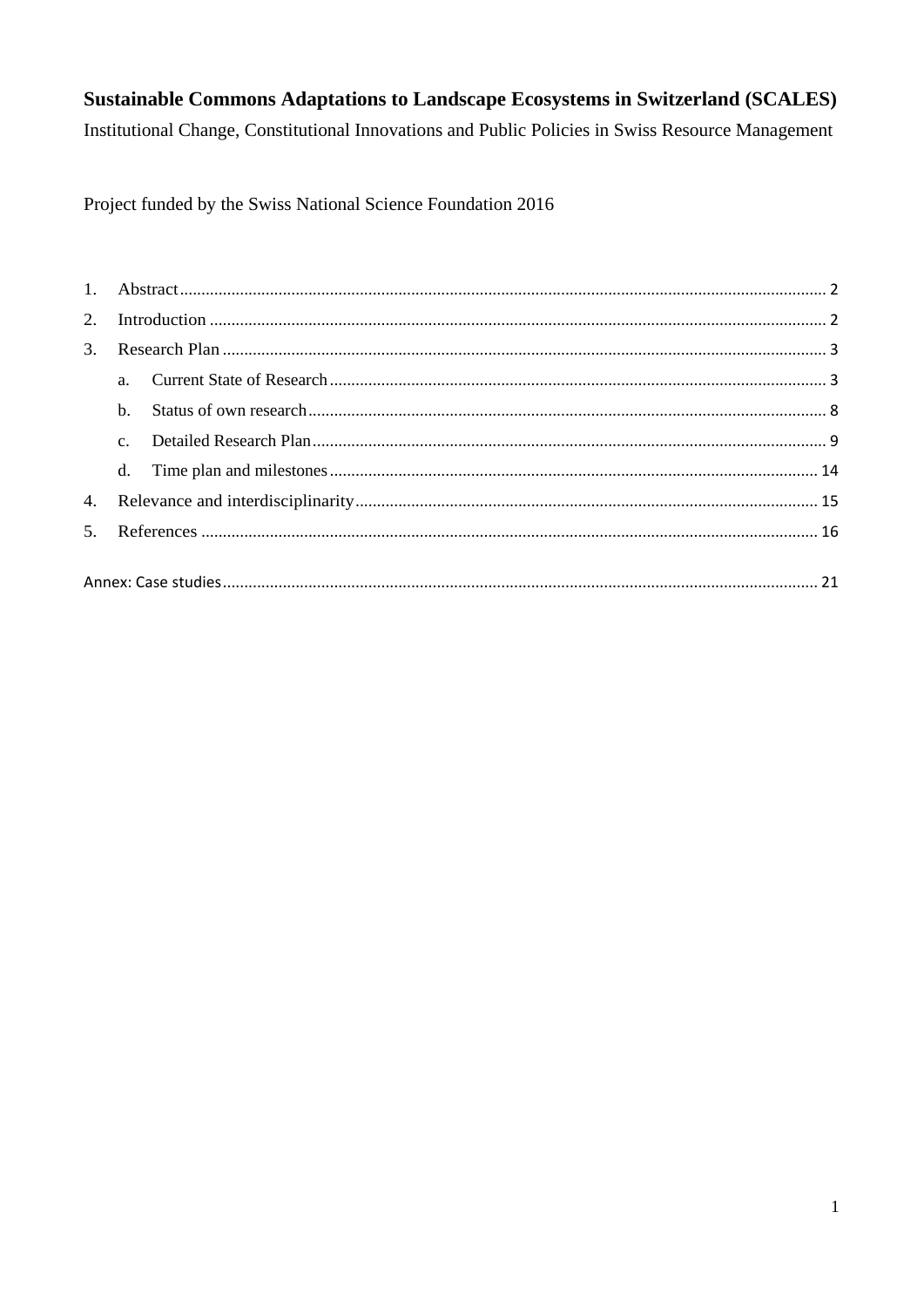## <span id="page-1-0"></span>1. Abstract

SCALES deals with the continuities and ruptures of common-pool resource (CPR) management (pastures and forests) based on common property institutions in Switzerland, taking as point of reference international research on Swiss commons (Netting 1976) and its use by Elinor Ostrom's work on robust institutions for the commons (Ostrom 1990). While Swiss commons are labeled as reasons for the sustainable maintenance of its cultural landscape ecosystems, the last two centuries show that local resource governance has been challenged by external political, economic and institutional changes, such as state building and globalization processes. Some of these adapted to changing institutional frameworks and play a major role in CPR use and management. The diversity among currently active common property institutions in Switzerland is noticeably high and gives rise to international interests in the Swiss Way of governing CPRs over different SCALES.

SCALES includes the disciplines history, social anthropology/human geography, agricultural economics and political science in order to carry out depth analysis of six Swiss case studies by the historians of the project and the project will move to in-depth social anthropological/human geography field studies analyzing the emic perception of local actors in order to understand the robustness of institutions as well as adaptation and innovations in contemporary times. These perceptions constitute a basic input for broader agro-economic studies, taking into account both economic and non-economic adaptation and incorporates a political science perspective, looking at the embedment of common property institutions in the state and the cantons, featuring in- or exclusion and rules of subsidiary decentralization. This comprehensive inter- and trans-disciplinary approach guarantees a holistic understanding of the potential (i.e. a laboratory for the commons) asking: A) What kind of links between public administration, communal ownership embedded in history and power relations and exposed to economic pressure, are responsible for sustainable commons adaptations and innovations to landscape ecosystems; B) What factors contribute to conflict constellations, loss of local bargaining power and decline of common property institutions and C) Which intermediary variables, such as conflicts, confrontation orwider cooperation with public administration and sectors of the economy, have an impact on the robustness and innovations of commons institutions.

# <span id="page-1-1"></span>2. Introduction

SCALES deals with the continuities and ruptures in the trajectories of common-pool resource (CPR) management (pastures and forests) based on common property institutions in Switzerland, taking as point of reference international research on Swiss commons (Netting 1976). Netting's work was used by Nobel Prize winning Elinor Ostrom as a Swiss case that underlined the human capability to draft robust and sustainable institutions (Ostrom 1990). This issue shall be researched further in this project. The Swiss political system of resource management allows for relatively high autonomy regarding resource management due to its decentralization and seems to be one of the reasons for the sustainable use and maintenance of its cultural landscape ecosystems. Nevertheless, over the last two centuries, local resource governance has been influenced by external political, economic and institutional changes, such as state building and globalization processes. In the course of the formation of the national state during the  $19<sup>th</sup>$  century, long-standing local organizations, especially in the mountain areas, such as autochthonous inhabitants' associations and resource use corporations with their common property institutions were acknowledged and integrated into a new political system. Some of these adapted to changing institutional frameworks and due to their resilience still play a major role in CPR use and management. The diversity among currently active common property institutions in Switzerland is noticeably high and gives rise to international interests in the *Swiss Way* of governing CPRs over different SCALES. Their current functioning and related history, their embedment in Swiss Public Policy and local people's emic perception, aspirations and innovations as well as economic calculations as intended by SCALES are, therefore, of major interest for both the Swiss and the international community.

SCALES tends to compare CPR governance focusing on pasture and forests under robust common property regimes to actors' perceptions and adaptive innovation strategies in an interdisciplinary way. It includes the disciplines history, social anthropology/human geography, agricultural economics and political science. Based on an in depth analysis of six Swiss case studies by the historians of the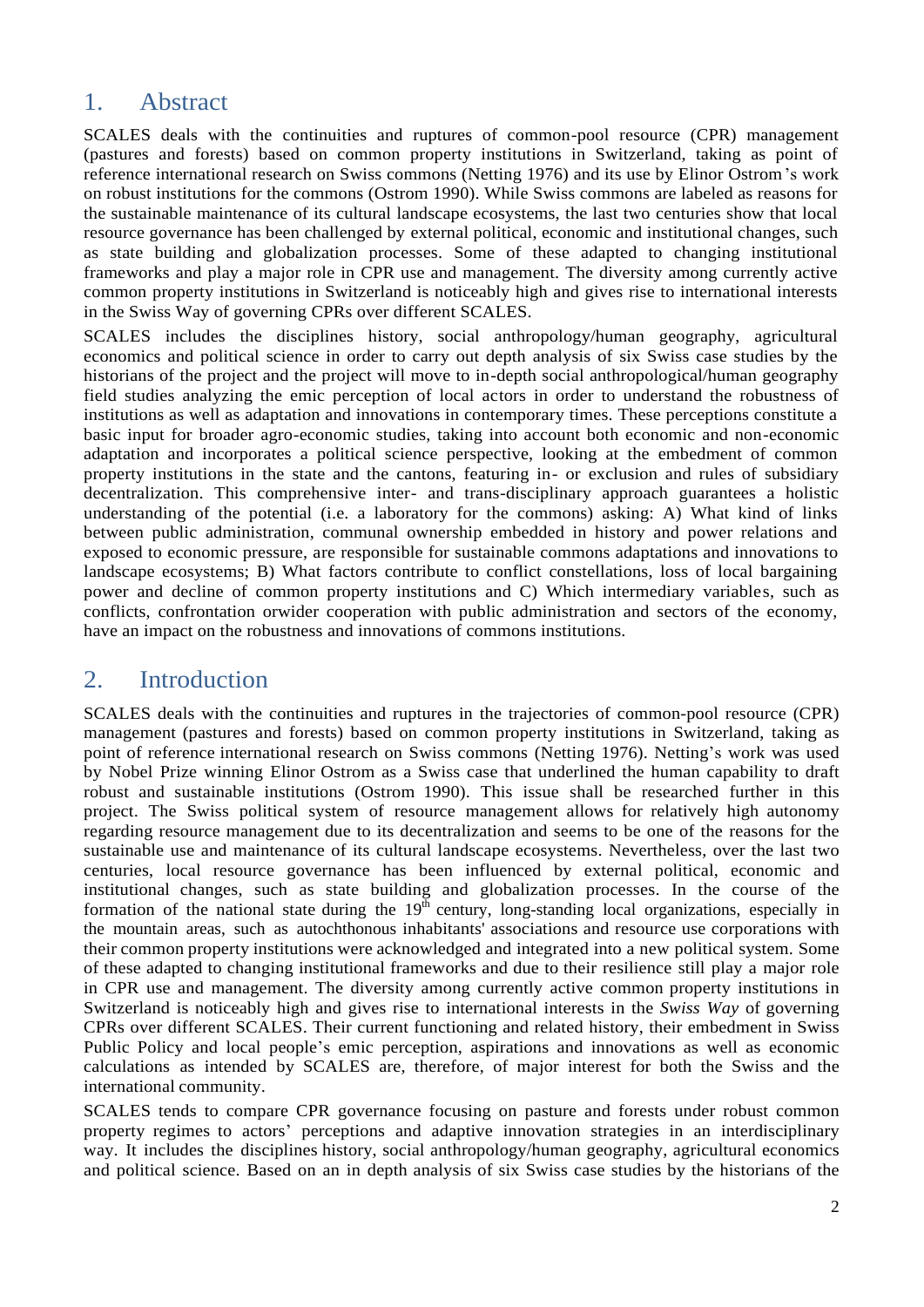project – case selected on the basis of the longue durée of their institutions – we move to in-depth social anthropological/human geography field studies. These analyze the emic perception of local actors in order to understand the robustness of institutions as well as adaptation and innovations in contemporary times. These perceptions constitute one basic input for broader agro-economic studies, taking into account both economic and non-economic adaptation. Furthermore, the SCALES project incorporates a political science perspective, looking at the embedment of common property institutions in the state and the cantons, featuring their own institutions and strategies of in- or exclusion and rules of subsidiary decentralization. This comprehensive inter- and trans-disciplinary approach guarantees a holistic understanding of the potential (i.e. a laboratory for the commons) and the limitations of cooperation for the international commons literature, asking these questions: A) What kind of links between public administration, communal ownership embedded in history and power relations and exposed to economic pressure, are responsible for sustainable commons adaptations and innovations to landscape ecosystems; B) What factors contribute to conflict constellations, loss of local bargaining power and decline of common property institutions and C) Which intermediary variables, such as conflicts, confrontation or wider cooperation with public administration and sectors of the economy, have an impact on the robustness and innovations of commons institutions.

### <span id="page-2-0"></span>3. Research Plan

### <span id="page-2-1"></span>a. Current State of Research

The project includes four disciplines (history, social anthropology/human geography, agrarian economics, political science), which are central to uncovering the way the commons – we will focus on pasture and forestry, but include water and other land related CPRs if necessary – are managed in Switzerland today. The current state of research will be presented separately by the individual disciplines, as there has not been much collaboration between these fields in the past, even though they partially draw on similar work.

#### *History*

International contemporary historical studies show a great interest in research on common property institutions looking at land and natural resources (see Béaur et al. 2013; De Moer et al. 2002, de Kezer 2013). In Switzerland, research in history focuses on the dissolution of common property in the lowlands starting in the 16<sup>th</sup> century and ending in the 19<sup>th</sup> century (e.g. Inneichen 1996, Huggel 1979). In the alpine areas, however, common property institutions persisted until today. In the context of modern public administration, the robustness of the commons linked to civic corporations (*Bürgergemeinden*) and corporations (*Korporationen*) can only be explained by an in‐depth historical analysis. Indeed, they have been subject of historical monographs studying the *longue durée*. The result was a rich, but extremely heterogeneous literature. Apart from a big number of older intrinsic depictions, there are also some recent critical-analytical studies (Buchmann 1996; Head-König 1997, 2003, 2013; Niederer 1991; Jörger 2000; Schläppi 2009, 2011a, 2011b; Stadler-Planzer/Stadler 2008; Stalder et al. 2015; Wunderli 2014). However, the two classical publications by Miaskowski are still indispensable today (Miaskoswski 1878, 1879).

Interestingly, he states that Switzerland with its diversity can be seen a laboratory for governance innovations in the management of common pool resources, including cultural and social factors and area related landscape ecosystems. The basis for this diversity is the fact that under the principle of subsidiarity and decentralization, these institutions are not subject to the constitution of federal state law, but to the constitutions of the relatively independent cantons (Stalder/Stuber 2015).

Focussing on resources such as pasture use, we need to stress that there is no overview of the history of the alpine regions in Switzerland. A comparison of the many different institutions responsible for the use and governance of pastures and their relevant development since 1800 would therefore have to be collected from various historical, ethnographic and geographic/botanic studies as well as from statistical surveys. The complex property and utilization structures of pastures in the Alps and alpine foothills in Switzerland gave rise to an extremely varied terminology. This terminology reflects seasonal use and transhumance patterns and points to different agricultural systems, which link collective and private property in many ways. Property regulations include the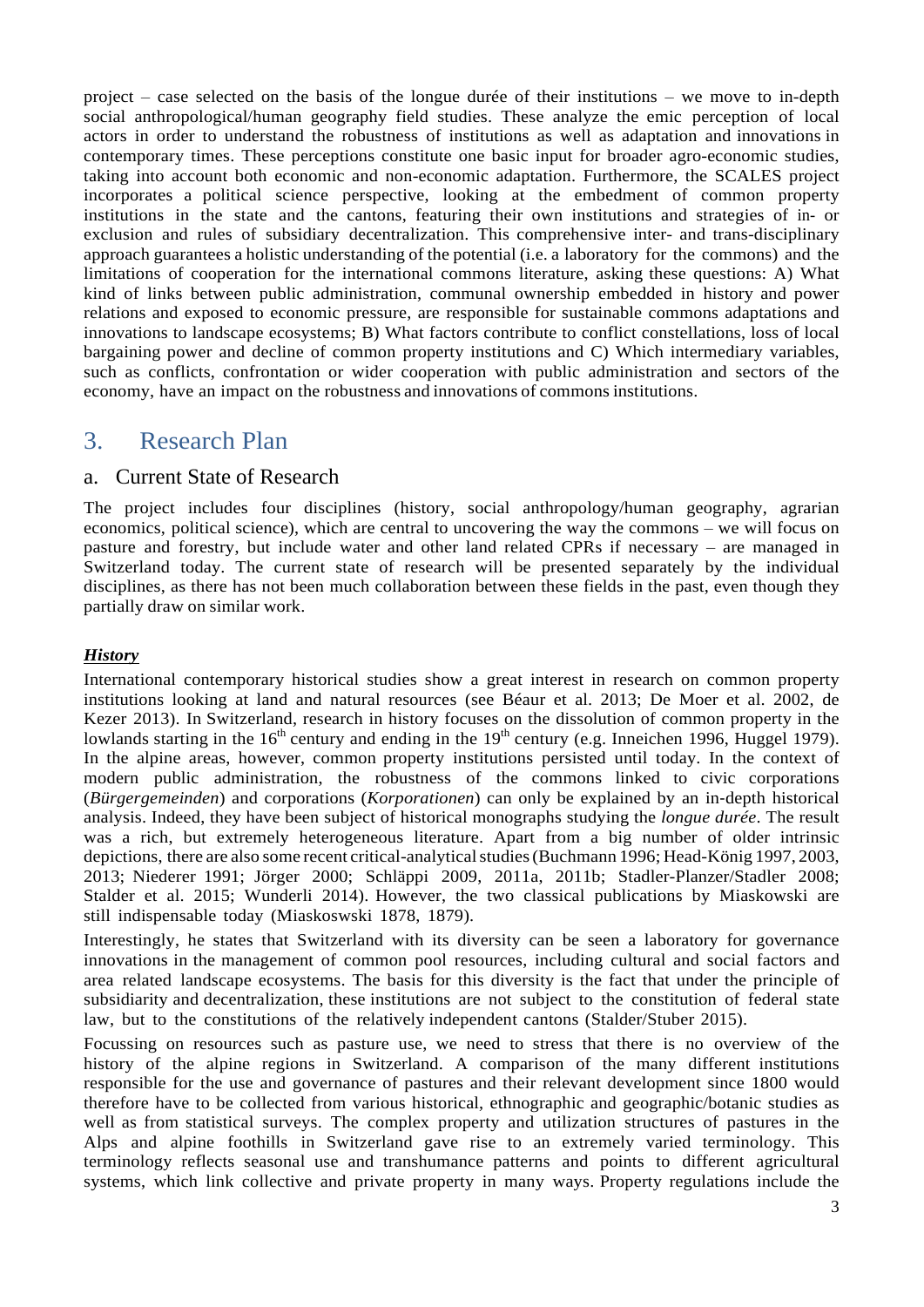so called summering Alps and highlight their relationship to collective property institutions and agricultural and hey producing activities in the midlevel areas (*Maiensäss, mayen, monti*) and agrarian fields in the valleys or lower level areas (see f.e. Netting 1981). Fundamental questions on alpine farming are discussed from a chronologically and geographically comparative historical perspective in Mathieu (Mathieu 1992, 1998, 2011, 2015; Montenero et al. 2009). Based on historical and trans-disciplinary research in the Ursern Valley, Schaffner developed a cultural-historical perspective on the alpine economy and its actors that also reflects on the history of research (Schaffner 2012a, 2012b). Several historical studies on institutions of collective users of pastures (e. g. Head-König 2004; Stadler et al. 2013; Tiefenbach 2013) as well as local histories (e. g. Redolfi 2007; Disch 2012) deal with the development of local agriculture and its pastures. Furthermore, the nationwide statistics on the alpine regions of Switzerland from the  $19<sup>th</sup>$  and  $20<sup>th</sup>$  centuries provide extensive quantitative data including property rights, size, animal population, economic success, labour, infrastructure, environmental status (Stat. Bureau EDI 1868; Strüby 1914; Werthemann/Imboden 1982). Research of this period shows evidence of a strong decline of economic prosperity as well as adjustment to modern ways of cultivation (Bürgi et al. 2013). The textbooks on alpine agriculture and animal husbandry – although a reaction to the loss of economic significance of alpine agriculture and therefore of normative orientation (Anderegg 1898; Stebler 1903) – underline this decline but provide valuable knowledge on the alpine commons institutions for the management of pastures. Ethnographic monographs in history deal with individual regions (Weiss 1941; Hugger 1972), focussing on historical issues of CPR management, among others. Also cantonal compilations and individual studies on farmhouse research (Furrer 1989; Glauser 2012), which analyse, in particular, the economic buildings in the valleys and the variation in alpine buildings due to changing utilisation, provide useful information on pastoral commons. These also include several comparative studies from the 1940s and 1950s (see Födin 1941; Geiger/Weiss 1950). Interestingly this also includes geographic and botanical literature, which is of interest to the historical part of the project in so far as is describes pastures in the alpine regions as cultivated landscapes (Bätzing 2005) and analyses the connection between ecological changes and changed ways of utilisation (Brugger et al. 1984; Stöcklin et al. 2007). This thus enables us to conceptualize Swiss Commons especially in the Alps as integrated in a cultural landscape ecosystem that exists thanks to human use and governance as manifested in institutions and practices – from the past to the future.

Compared to the literature on pasture, literature on forestry is rather scanty: historical overviews exist only in the form of a short handbook (Della Casa 2015) or a historiographic overview (Bürgi et al. 2001). Some older Swiss overviews inform region-specifically on the state of forests in certain years (Landolt 1862; Flury 1914) or discuss certain periods of development (Grossmann 1949a, 1949b; Weisz 1949). Of particular interest for our investigations are studies focussing on the various kinds of forest institutions related to property rights (Miaskowski 1878; Huber 1948). The complexity of property consolidation during the long transition period from the Ancien Régime to modernity, is reflected on by several regional studies (Below/Breit 1998; Finger 1984; Trevisan 1990; Wullschleger 1978). Furthermore, there exist local studies on several forests of urban civic corporations (Baden, Bern, Biel, Büren, Burgdorf, Sion, St. Gallen), whereas quite a number of current studies were written concerning the rural civic corporations, profiting from awards by the Sophie and Karl Binding Foundation (Amden SG, Cormoret JU, Gams SG, Fully VS, Rothenfluh und Anwil BL, Romanshor-Uttwil TG, Sumiswald BE). These civic corporations were praised for their sustainable management of communal forest areas, including economic, social and environmental variables (see Combe 2011). While literature on local uses of forests as a CPR in common property is scarce, there is ample literature on the way the state interferes in processes of the sustainable forest management to be extended all over Switzerland, which is commonly connected to the first Swiss Forestry Law of 1876 ("Bundesgesetz betreffend die eidgenössische Oberaufsicht über die Forstpolizei im Hochgebirge"). This national law was inspired by the then new idea of sustainability and by related discourses of not using more of the forest than can regrow. A deforestation paradigm – deforestation in the mountains was to blame for floods in the lowlands – was adhered to by Federal State Authority to protect the alpine forests (Bloetzer 1978; Pfister/Brändli 1999; Schuler 2008; Stuber 2008). In accordance with international forest-historical research (e.g. Hölzl 2010; Radkau 2007; Whited 2000), the once predominant idea of continuous progress from "traditional forest exploitation" (traditioneller Plünderwald) to "professional sustainability forest" (professioneller Nachhaltigkeitswald), has been replaced by a multi-levelled conflict model. The focus of studies has shifted from normative and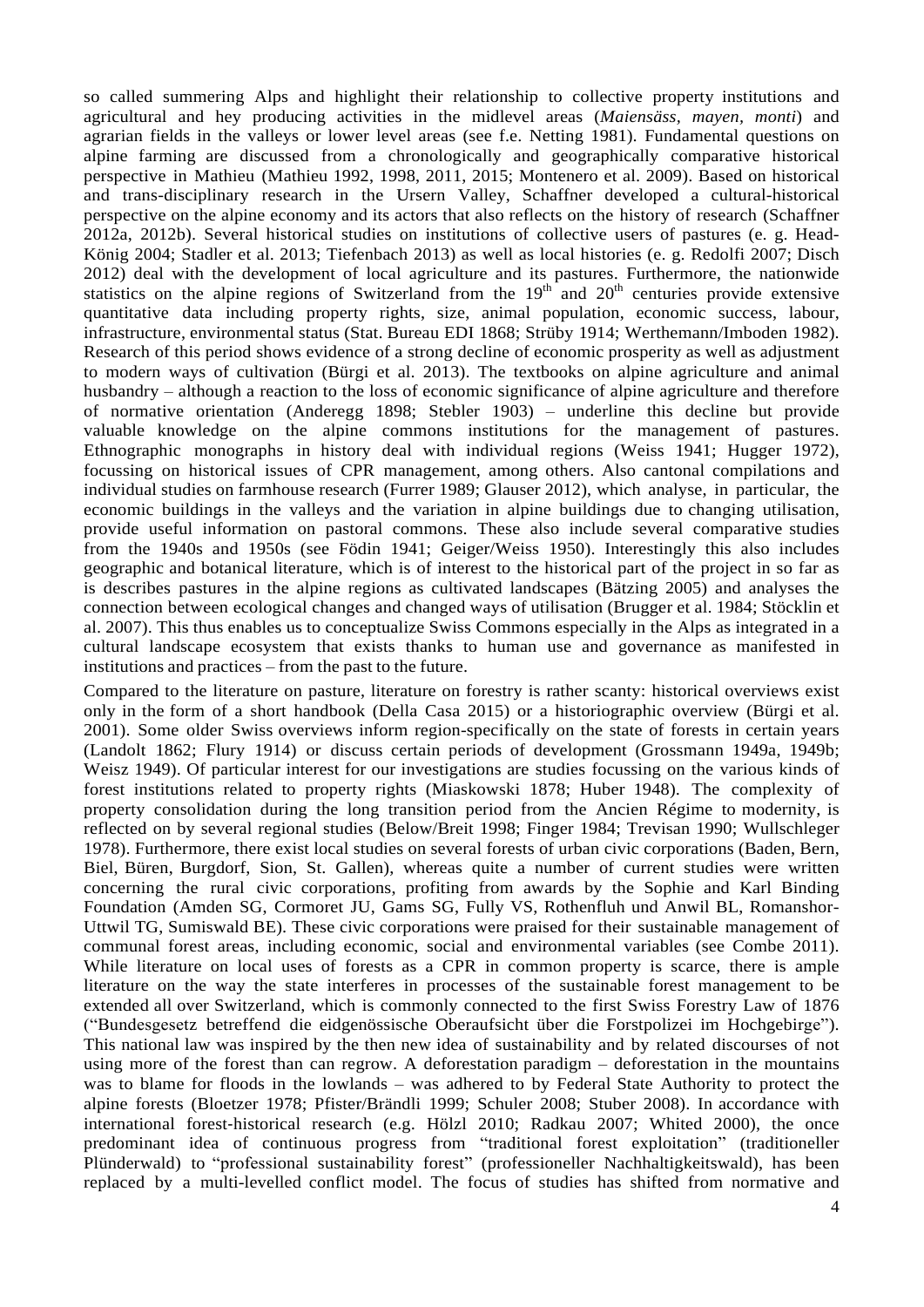legislative sources, indicating the presence of state institutions, to research making use of sources from practical work such as forest management plans (Bürgi 1998, 2000) and oral history (Gimmi Bürgi 2007; Bürgi/Stuber 2013). Thus, the long-held, predominantly wood- centred view of forestry history is increasingly questioned and the multi-functional ways local societies use forests became more visible, particularly in the alpine regions (Stuber/Bürgi 2011). The existing literature from more theoretically as well as resource oriented fields of research is barely interconnected due to historiography, but a strong topical connection is obvious. Neither Swiss alpine agro-pastoral agriculture nor alpine forestry can be understood separately and without reference to common property institutions.

#### *Social anthropology and human geography*

**.** 

This insight allows us to consider the current state of research in social anthropology and human geography as well as in political science and economics. These show very different but also interlinked theoretical approaches, to use Elinor Ostrom's expression, which we will outline by discipline. Starting with *social anthropology/human geography,* the Nobel Prize winning work "Governing the Commons" (1990) by Elinor Ostrom deserves an in-depth discussion. In this approach, which is part of what is labeled New Institutionalism (NI) (see Haller 2007, Haller ed 2010), she elaborates on her notion of design principles for locally established long enduring institutions (rules and regulations) for the management of CPRs such as pastures and forests<sup>1</sup>. Her work is mostly based on case studies from social anthropology and human geography, of which Robert Nettings (1976) work on the management of pastoral commons is a cornerstone. These examples show that common property institutions can reduce transaction costs for collective action that made sustainable use of the commons possible and contradict the view that common property will lead to overuse of CPRs as described in Hardin's "Tragedy of the Commons" Ostrom's work triggered the production of a large, well-known body of literature as well as the *International Association for the Study of the Commons* (IASC). In addition, a related digital library was created as well as a new scholarly publication, the *International Journal of the Commons*. Ostrom further extended her approach to an Institutional Analysis and Development (IAD) framework (Ostrom 2005) in order to explain institutional diversity. However, this approach has been criticized, particularly by social anthropologists for not addressing issues of different levels of interactions such as historical, external economic as well as political changes and power relations of actors. These are features that need to be incorporated in order to explain why institutions change and which actors with which power relations drive that change (see Haller 2013; Olivier de Sardan 2014; Cleaver 2001).

Drawing on this critique, another theoretical framework of the New Institutionalism approach in economic anthropology (Ensminger 1992; Haller 2010 ed.) incorporates issues of change and power. Here, institutional change is linked to external factors (i.e. the natural, political and economic environment, demographic and technological factors), which influence and can change prices (valuation of resources or areas related to others). In addition institutional change has an impact on internal factors, which in tsurn influence the actors using the commons. These internal factors include elements such as bargaining power and ideology, the latter of which consists of discourses and narratives used to justify the selection of specific institutions for the management of common pool resources, like for example favoring values of modern neo-liberal economics opting for private or state property vs. ecological services opting for more communal or participatory approaches. Such ideological processes as well as differences in the bargaining power of actors – which can be strengthened or weakened by ideologies – have an important impact on the way actors perceive, organize, select and craft institutions.

 $^1$  Common pool resources have the characteristic that they are subtractible (units used are not immediately available for other uses but have to regrow) and difficult to defend for a single individual (while groups are able to defend these; see Becker and Ostrom 1995, Ostrom 1990, Haller 2007). Common pool resources can be managed by different property systems. However, common property institutions are robust if they show the following design principles: 1) Clearly defined boundaries, 2) Proportional equivalence between costs and benefits; 3) Collective choice arrangements; 4) Monitoring, 5) Graduated sanctions, 6) Conflict resolution mechanisms, 7) Minimal recognition of rights to organise, 8) Nested enterprises (for resources that are part of larger systems) (Ostrom 1990; Haller 2007)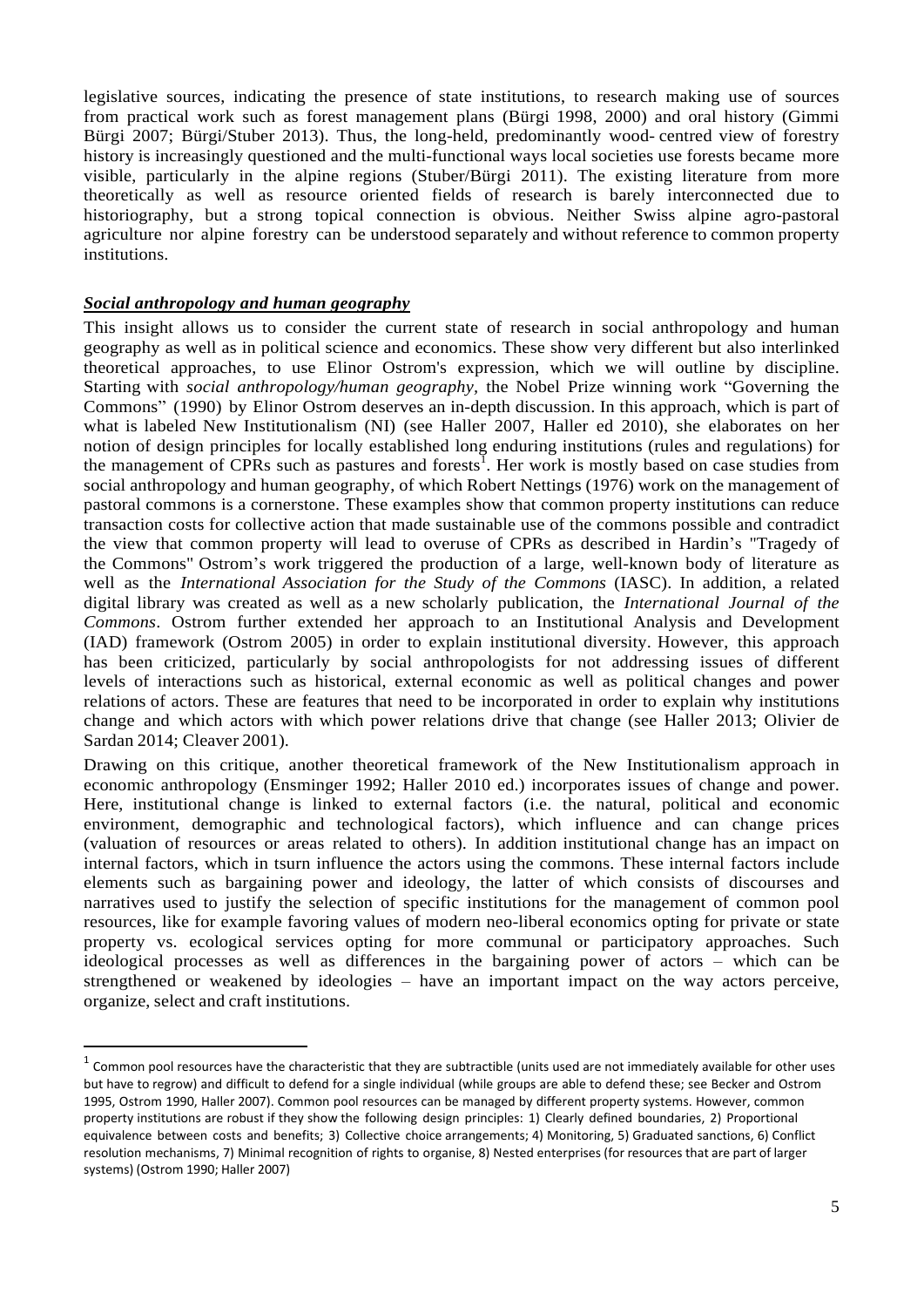This power sensitive NI‐approach also offers an analytical framework to explain institutional and organizational challenges, choices and practicess and related coping and adaptation strategies dealing with these multiple challenges. Adaptation strategies need to cope with external changes such as highly reduced prices for agricultural products, increasing importance of tourism, new multiple ecological services as well as cantonal, national and international policies that affect them. This social anthropological contextualization leads back to Netting's seminal work on villagers adaptation strategies described as "Balancing on a Alp" (1982). He showed that we cannot carry out fragmented research if we want to understand actions in alpine environments. Neither can we just focus on the local level and on one institutional design alone. Going back centuries, he unpacks how common property pastures developed in the absence of medieval hegemonic power. He shows that common property is linked to private property meadows, which are again linked to the collective management of water for irrigation, demanding a communal labor force, embedded in family relationships and the church. This interlinking was made evident through participant observation and archival work Netting did in Törbel in the 1970s. This work has not been taken up again in the same detailed form, based on a comparative approach carving out emic perceptions of historical and economic-political changes over the past 100 years. There are some anthropological studies showing how actors were reorganizing, coping and working either collectively or in private enterprises to manage alpine areas and resources and faced with important economic and political changes, but the field is far from being well researched. Studies by Baur, Liechti and Binder (2014) and Baur and Binder (2012) focus on the heterogeneous behavior of actors in alpine pastures. Research on the governance water channel irrigation systems in die Valais has produced evidence of a diversity of institutions and practices – from "traditional" cooperative to diversified hybrid models – still present nowadays (Schweizer et al. 2014). Another publication by Marianne Tiefenbach (2013) illustrates the organizational structures of alpine cooperatives related to sustainable management of landscapes in Grindelwald. In a recent comparative study Landolt and Haller (2015) have investigated the use of the common pastures in two alpine villages in the canton of Grison. In one village, conflict arises out of a neglect of cooperative work needed for maintaining common pastures. This failure of collective action occurs on the basis of farmer groups with lower bargaining power and with negative reputation (ideology) within the commune. In the other village farmers had enough bargaining power to challenge the interests of other users. Coupled with the capacity to self organize, be innovative and devise new institutions to cope with market and political changes, these farmers could assert themselves better than their colleagues in the first village (Landolt/Haller 2015). The major common issue in these studies is the way institutions could or could not endure massive economic and political changes and shocks – and therefore showed a high degree of resilience. On the one hand they had to adapt to new parameters of commodification and a neo-liberal order. On the other hand the decentralized Swiss political system allows local institutions to craft their models.

#### *Agrarian economics*

While social anthropological and human geography studies focus on issues of self organization, institutional adaptation and innovation while including an emic perception as well, agrarian economics looks at economic resilience as an indicator for sustainability of institutions and related forms of economic organization. However, newer economic literature following Powell (1990) does not focus on economic performance alone, i.e. only focusing on common property compared to private property institutions, but highlights the fact that cooperation as a form of organization in different systems plays a role in economic performance. Related economic literature focuses on the degree of interaction between these property systems in long term, robust cases. This is of central interest and needs to be related to forms of organization and success and failure in the market: Janssen and Ostrom (2006) mention "governments, communal groups, cooperatives, voluntary associations, and private individuals or firms" as possible organizational forms for governing common pool resources. Not all of these organizational forms are equally well suited to study the governance of CPR from an economic viewpoint, taking economic efficiency into account. In this context, the focus of research has shifted from hierarchical firms to acknowledge the fact that cooperatives have emerged as a setting emphasizing commonality and equality of their members. It is therefore useful to first concentrate on the literature about cooperatives when studying CPR use.

Together with law, theology and ethics, economics is one of the few normative branches of science.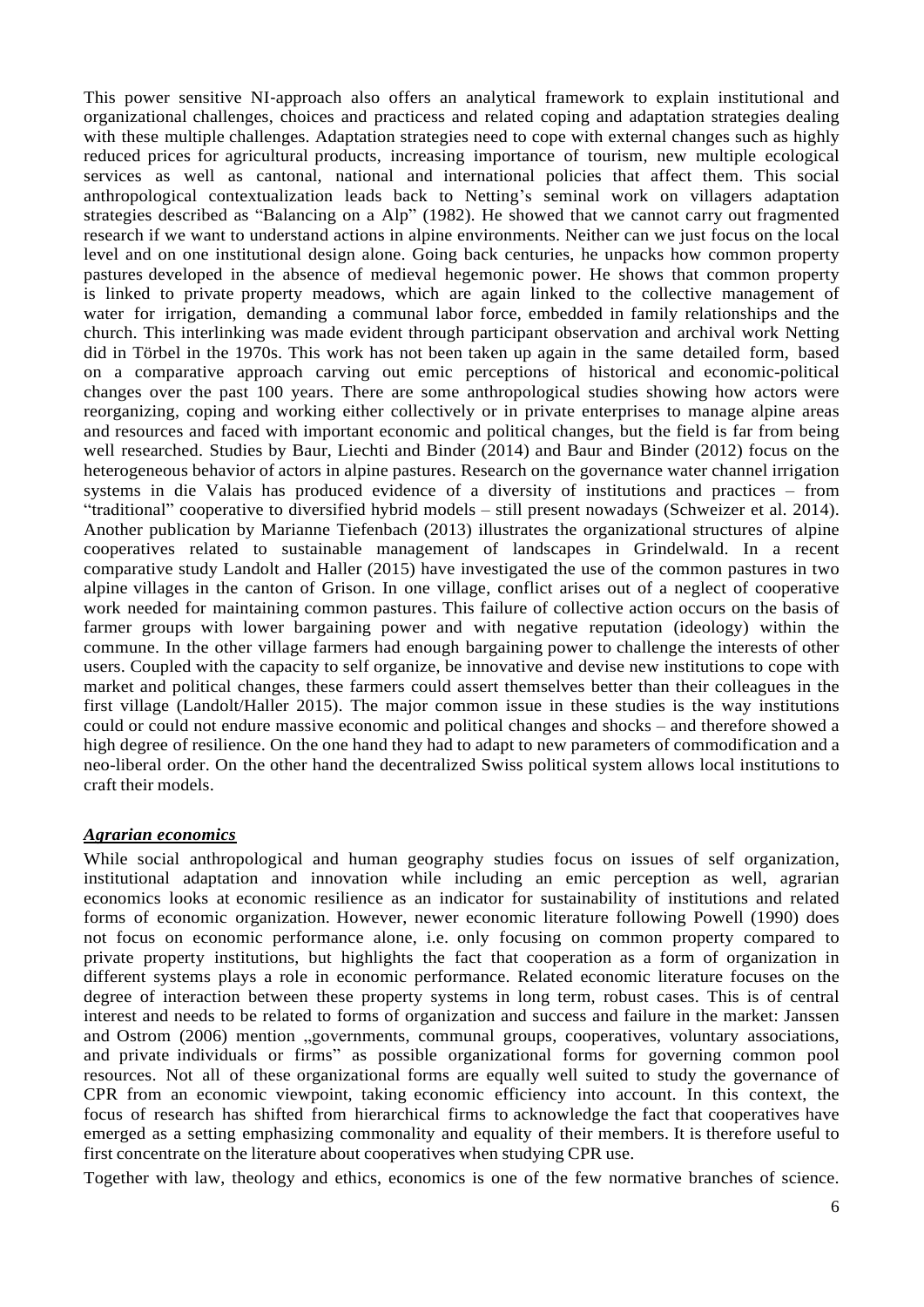Its utilitarian focus on profits, private property and private economic organization and their added value has provoked the critique of being a "reductionist" science (Diaw 2005; Katzenstein 2009), but has also enabled the distinction between successful and failed strategies. Herein lies the potential for the incorporation of an economic part in the project. From the literature we can draw the following indicators and factors of success.

- A) First, while neo-classical theory focuses on individually achieved *profit* as the most important indicator for the success of an enterprise, left-wing social scientists repeatedly emphasize the 'distributional conflict' (Capaldo 2007) or 'conflictual relationship' (Ortu 2008) between profits and wages. For most forest cooperatives, the ability to pay acceptable wages is an indicator of success, while for cooperative alpine summer pastures, the situation is more complex. Alpine cooperatives receive part of their turnover from sales of cheese and another part from farmers' reimbursements, who send their cows to the pasture and are often members of the cooperative. Wages have to be paid to the alpine herder and cheese maker for care and production. Therefore the utility is different than for example for forestry. It is interesting to see that the older literature on success indicators of forest, fisheries and agricultural cooperatives, such as standard textbooks, usually refers to profit as the central indicator (Bergen et al. 2013), while an alpine pasture calculation has to be done in a different way, balancing more between care as a service and the production of milk and cheese (Theuvsen/Franz 2007; Henriksen et al. 2012). Secondly, other approaches define success differently, looking at emic perceptions of the members such as their satisfaction (Poggie et al. 1988; Amini/Ramezani 2008; Zarafshani et al. 2010; in line with social anthropological approaches). A third line of thought considers the longevity of cooperatives – which is in line with Ostrom's notion of robustness – as the most important factor (Barton et al. 2011; Hertz 2011), while a fourth approach focuses on the sustainable use of CPRs (Dietz et al. 2003). Therefore, these four different approaches (monetary, including issues of differentiated care/production/share, psychological, historic and environmental), which look at success as related to profit of cooperatives, can be differentiated.
- B) Another issue is the structure of organization, related to CPR and successful common property institutions. Scholars point out that an open membership policy and a unique profile in terms of their business model (Bhuyan/Leistritz 2001) are important factors for cooperatives. Clear service level agreements for the accountability of funds, an active management of members' expectations and pragmatism are additional factors identified by Emmanuel and Nhlana (2014). The empirical findings of extensive research on cooperation has been summarized by Ostrom (2014) by concluding that "some groups do and some groups do not succeed in overcoming social dilemmas to achieve collective action". This general statement, however, has been underlined by a number of more concrete success factors which have been put together by Morrow and Watts Hull (1996), stressing that individuals need to set up institutions and that individuals as co‐owners of CPRs should be able to change these rules (which is in line with the design principles of Ostrom).

#### *Political science*

These institutional decisions, arrangements and organizations do not take place in a political and administrative vacuum, however, which brings in political science and public policy analysis as a last discipline of this project. First of all, a debate dealing with institutions for the governance of CPR is still absent from much of the literature, as an overview of 15 major textbooks in the discipline shows where only one mentions this topic (Sabatier 1999). Analyses of environmental policies have demonstrated that ecological conditions of natural resources depend on specific environmental protection policies. Moreover, they also depend on the effect of an increasing number of nonenvironmental policies intended to regulate other activities such as agriculture, energy or transport. But bottom-up, self-organized forms of resource management are not on the scientific radar – a general lack of interest in property rights can be determined as well. This is quite curious since (private) ownership as well as other types of disposal and use rights (coming from private law) deeply affect the way resource users are appropriating the specific resource. Paralleled, public policies (public law) often directly affect property and use rights by legally protecting certain kinds of interests at the cost of others (e.g. by promoting the protection of a good supplied by a resource rather than its direct use). Since changes in regulation often alter the use rights enjoyed by policy actors, they develop political strategies to influence the formulation or the implementation of public policies. Secondly, while the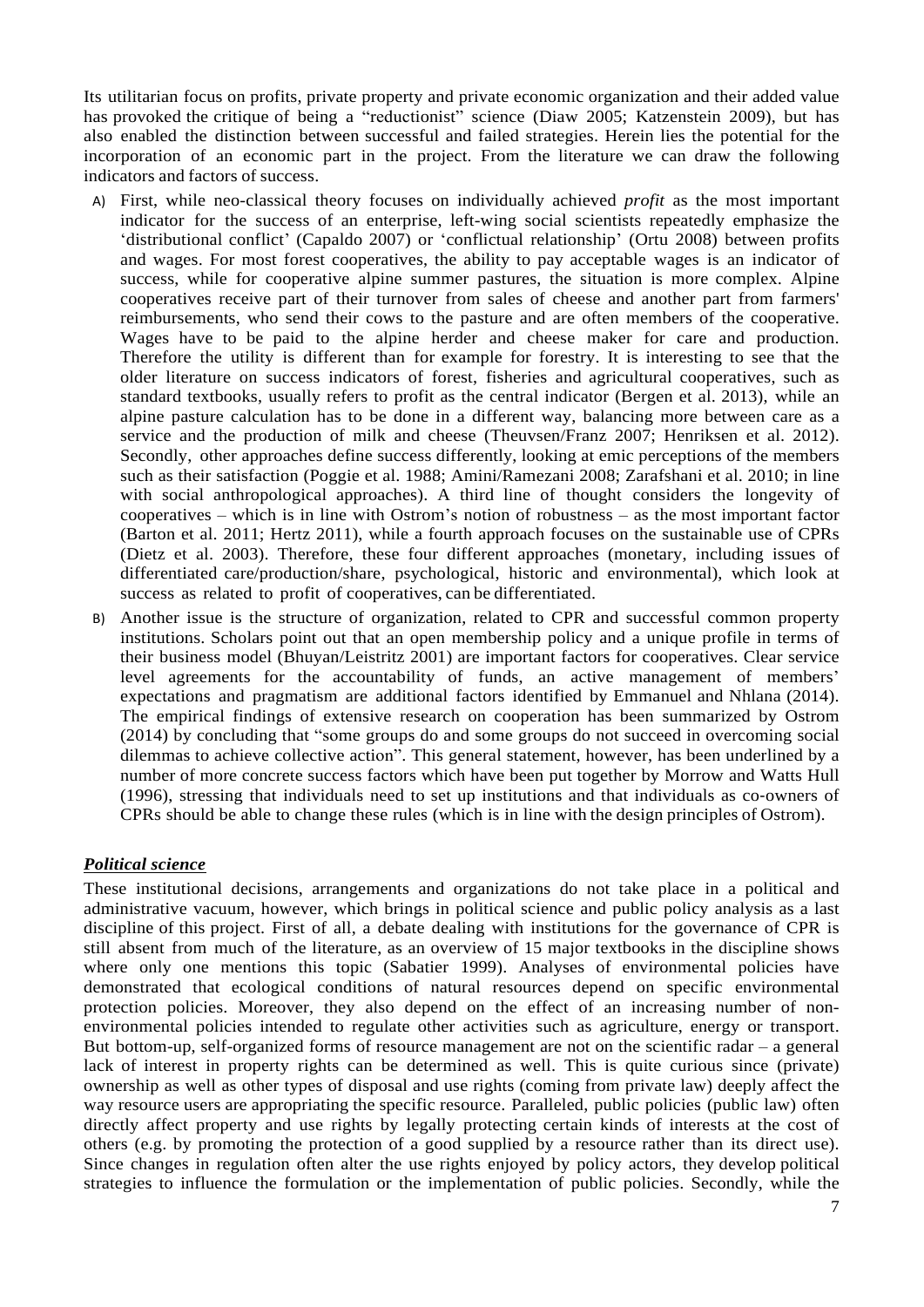commons literature makes an important contribution to the analysis of resource management by drawing attention to the function of property rights, it ignores the political and policy level background enabling these policies. In (Western) liberal democracies, regulation of property rights regimes is based on the rule of law (Kirchgässner 2000) and there are at least three important variables associated with the legal and political systems without which common property institutions today could not exist (Gerber et al. 2009). a) The ownership and use rights need to be analysed in the context of the overall state level legal protection. b) Many of the institutional economical analyses are based on the assumption of a homogeneous demand for local goods and services which political science can show is not the case. c) Self-organized behaviour is facilitated by the structuring role played by the state and the rule of law, the so-called shadow of the state (see Scharpf 1994) – and it may even be provoked by the same shadow. The third and last point I want to make is that CPRs are defined as having difficulties excluding users, which is a case in point for political scientists. Bromley (1992) and McKean (2001) describe common property as "private property for the group" or as shared property. This observation calls for a closer analysis of the legal mechanisms by which the state backs up decisions taken by shareholders and in this way brings in state institutions.

In conclusion, the state of the art of social scientific research shows that all four disciplines contribute nicely to the overall question of how long enduring common property institutions for the management of pastures and forests have been operating and will be operating in the future considering historical evidence, emic perceptions, economic calculations and policy context.

### <span id="page-7-0"></span>b. Status of own research

Many of the contacts between the applicants as well as their joint focus on interdisciplinary insights have their roots in the ALPFUTUR network, a research program dedicated to exploring open questions on alpine land management (Lauber et al. 2008) as well as from the NCCR North-South and interdisciplinary collaborations within and between social and natural science faculty (Geography, CDE) at the University of Bern.

### *History*

*Christian Rohr* is full professor of environmental and climate history at the University of Bern and director of the section of economic, social and environmental history at the Institute of History. In his research, he mainly focuses on the risk of natural hazards for alpine societies and their local and regional adaptation strategies (Rohr 2007 and others). In recent years, he has supervised several MA theses on topics related to Swiss commons (Antener 2012; Baumgartner 2013; Bracher 2014; Burri 2015; Liechti 2014; Moser 2012; Woern 2013).

In his dissertation thesis *Martin Stuber* analysed the changing concepts of sustainable forest use in the 18<sup>th</sup> and 19<sup>th</sup> centuries (Stuber 2008). In cooperation with an environmental scientist he produced an overview of the various traditional forest uses in Switzerland over the past 200 years (Stuber/Bürgi 2011). In the context of an SNF project on the Oekonomische Gesellschaft (Economic Society) he asked about the influence of enlightened reformers on the allocation of the commons (Wyss/Stuber 2012). In the context of a project on the history of the civic corporation of Bern (Burgergemeinde), he analysed the long-term transformation of bourgeois property (Stuber 2015; Stuber in print) and placed the example of Bern in the context of Swiss civic corporations (Stalder/Stuber 2015).

The postdoc candidate *Rahel Wunderli* may refer to long years of research activity in the Canton of Uri. She analysed the development of agriculture and alpine agriculture in the Ursern Valley in the  $20<sup>th</sup>$ century (Wunderli 2005, 2014). Focussing on several aspects of agricultural (structural) change as well as on the strategies and ways of perception of several actors, such as farmers, the Swiss Confederation and the Canton of Uri, Wunderli also looked at the local "Korporation Ursern" as an alp owner. Furthermore, she has been dealing with natural-ecological aspects of alpine agriculture (Wunderli 2010). Among others, she was one of the cooperation partners of the VALUrsern interdisciplinary SNF project.

#### *Anthropology/Human Geography*

*Tobias Haller* is extraordinary professor in social anthropology (economic and ecological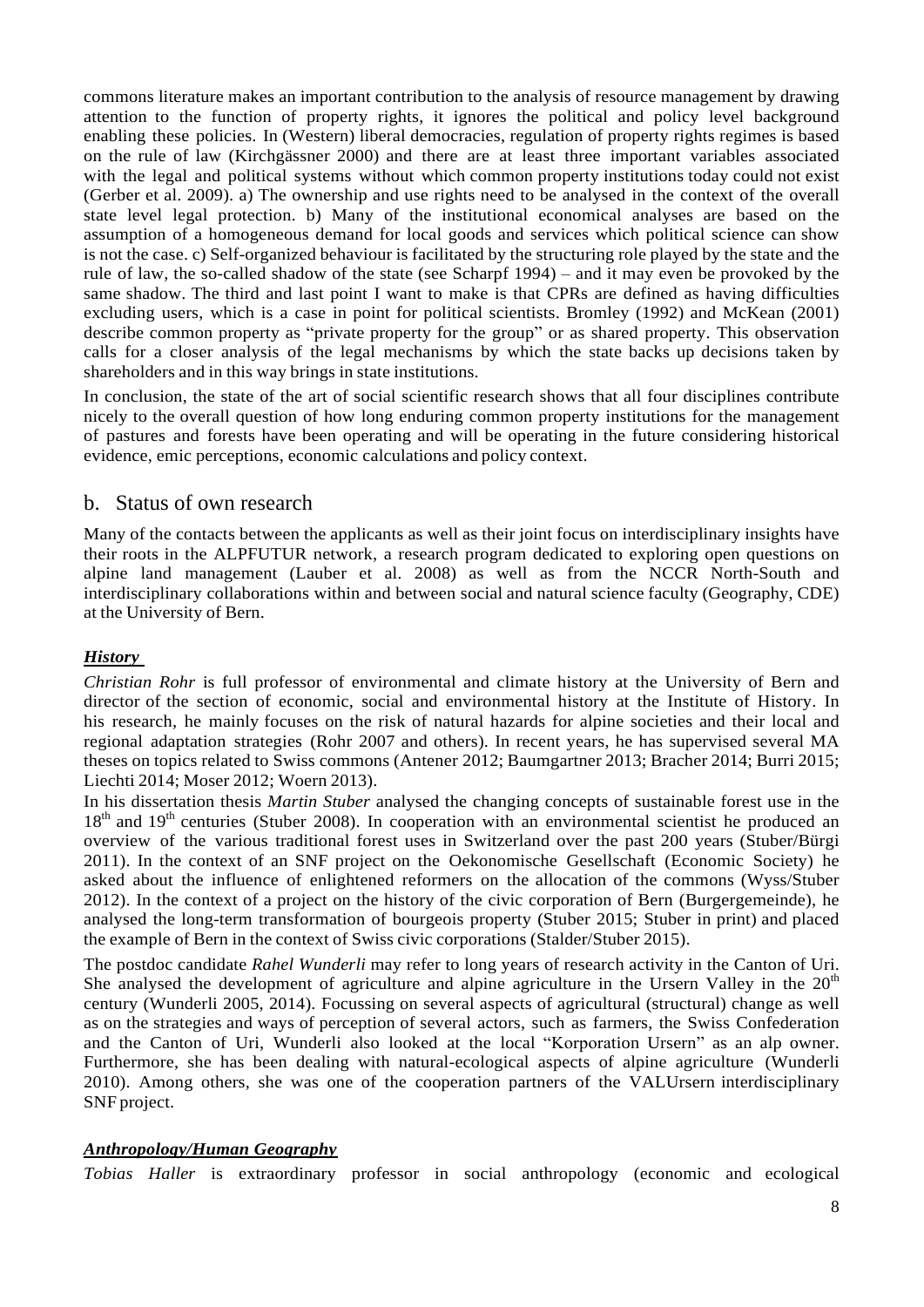anthropology), closely collaborating with the Centre for Development and Environment (CDE) at the University of Bern. His research is mainly on common pool resource management and institutional developments focussing on New Institutional and political ecology approaches. He has been working on pasture, forestry and water management in African floodplains (Haller 2010, Haller 2013, Haller et al 2013) and protected areas (Galvin /Haller 2008). He was visiting scholar at Indiana University with Elinor Ostrom in 2003. He has also supervised PhD and MA research in Switzerland on the issue of the commons (PhD project of Gabriela Landolt on conflicts over pastures in Laax and Sumvit, different studies on nature parks in Switzerland). Her research compared two case study areas of pastures in common property management and institutional changes in two villages. In this study, the neoinstitutional framework is used from a historical anthropological perspective using oral history and participant observation. It shows why and how in one village a new form of organization with new nested forms of institutions could be established (based on high bargaining power of the peasant groups on the commune) while in the other alpine pasture management is failing because collective action and new forms of organization and management cannot be developed and conflicts prevail also due to low bargaining power and low level of collective action.

The postdoc candidate *Karina Liechti* is currently working for CDE and has long standing research experience in the canton of Bern (Baur et al. 2014) and Valais (Schweizer et al. 2014).

#### *Economy*

*Jochen Kandelhardt* is professor and head of the Institute of Agricultural and Forestry at the University of Vienna, specialized in sustainable agricultural economics. He will be collaborating with *Stephan Mann* from Agroscope that collaborates with the Alpfutur research program. Agroscope has already put a focus on human interactions and institutions, albeit in the context of employees on alpine summer farms. empirical studies (Calabrese 2011) and theoretical explorations have been undertaken on the interplay between cooperation and well-being (Mann 2008, 2011). It has been suggested that there are a number of reasons why a development from cooperative forms of labor towards more market oriented forms may diminish participants' well-being considerably. Even efficiency, a value known from the sphere of markets and hierarchies, can be detrimental for happiness in society (Mann 2010).

#### *Policy analysis*

Co-applicant *Stéphane Nahrath* is full professor at the Swiss Graduate School of Public Administration (IDHEAP) of the University of Lausanne, where he teaches public policy analysis. His research and publications relate to the comparative analysis of public policies, to urban politics and governance, as well as to the analysis of various kinds of institutional (natural and artificial) resource regimes (soil, water, air, landscape, forest, fauna and biodiversity and networks infrastructures). He has published several articles focusing on the impact of public policies on CPR institutions (Bréthaut/Nahrath 2011; Gerber et al. 2008, 2011; Nahrath et al. 2012).

Co-applicant *Jean*‐*David Gerber* is assistant professor (tenure track) at the Institute of Geography of the University of Bern. He holds a postgraduate degree in Urban Development, Resources Management and Governance (2004) from the University of Lausanne and a PhD in Public Administration (2005) from the Swiss Graduate School of Public Administration (IDHEAP). His research focuses on the regulation of natural and human-made resources using approaches drawn from public policy analysis and institutional economics (e.g. Gerber et al. 2009; Knoepfel et al. 2012). His PhD thesis focussed on the management of the landscape resource understood as a CPR (Gerber 2006; Gerber et al. 2007; Gerber/Knoepfel 2008). Subsequently he worked in a research project analysing the strategy of large landowners in Switzerland. Many of them act as CPRI (Gerber et al. 2008; Gerber et al. 2011; Nahrath et al. 2012).

Post-Doc candidate will be *Dr. Rémi Schweizer* who has worked on irrigation and environmental policies in Switzerland.

#### <span id="page-8-0"></span>c. Detailed Research Plan

This project proposal combines the disciplines of history, social anthropology, agrarian and forestry economics and public policy studies in order to arrive at a holistic view of the functioning of common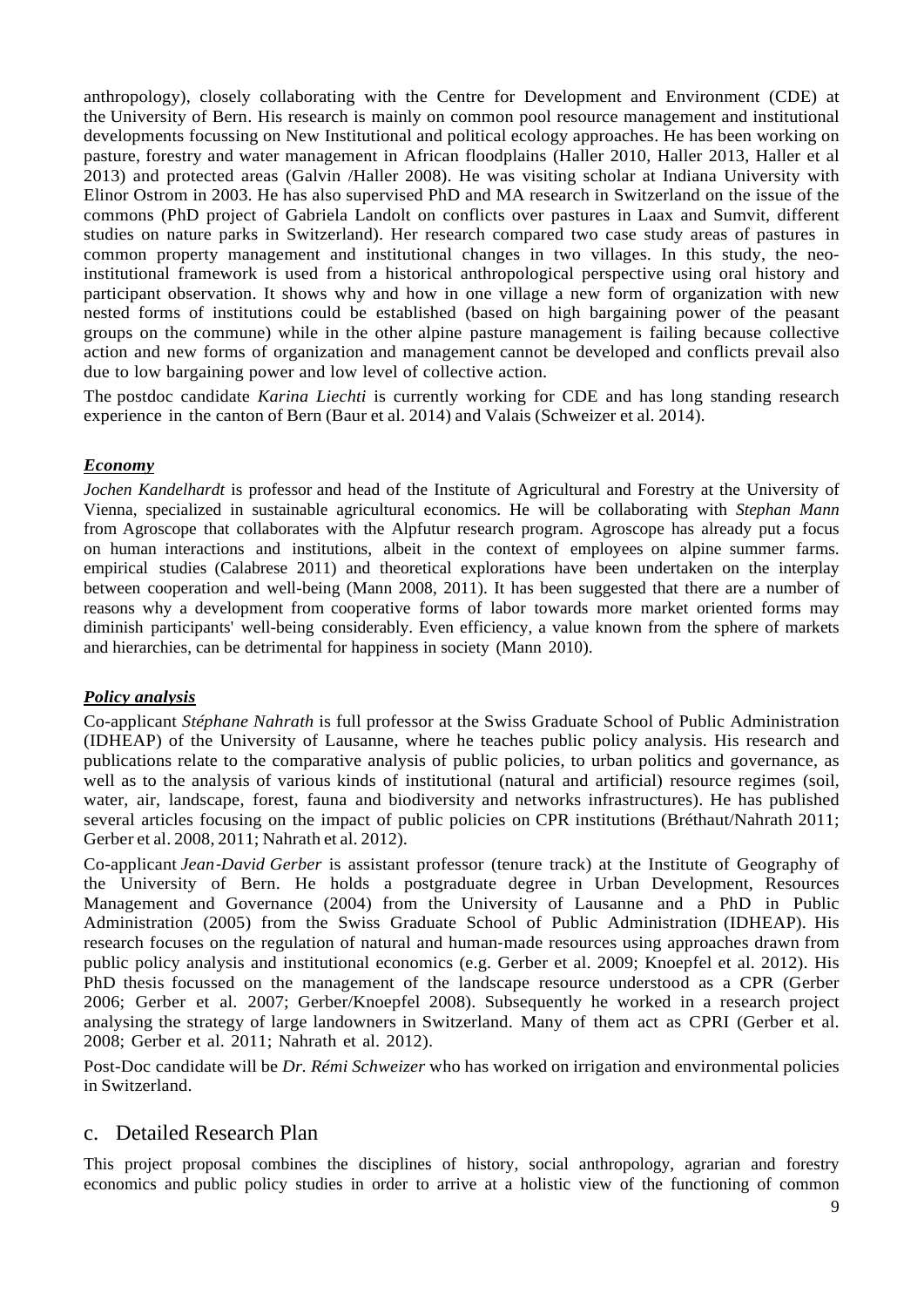property institutions, their diversity and their development over the last 300 years. The main research question arising out of up-to-date scientific investigations, is how commons institutions were adapted to environmental, political and economic change over time and are different users' adaptive strategies similar in spite of the great variety of CPR institutions such as pastures and forests. Another important question is why did these CPRs endure despite major economic, political and social changes. Further questions related to the overall topic are:

- **-** Which major factors influenced the *longue durée* of history over the last 300 years that allowed for local crafting and adaption of institutions (history)
- **-** How are these institutional changes in the near past as well as the strategies applied to mitigate livelihood problems perceived from a local perspective and how are decisions taken? Considering the variability of institutional options, Switzerland can be seen as a national laboratory for bottom-up institution building (social anthropology/HumanGeography)
- What economic calculations do actors employ and what other factors need to be considered in the relation between commons users and the market? (Agro-Economics)
- **-** How are local institutional solutions integrated in state rules and what is the role of actors from the public policy level in developing and re-crafting these solutions (political sciences)

We will focus on these CPRs but will, if empirical evidence suggests it, broaden the scope for other CPRs such as pastures and forests. Since the late  $19<sup>th</sup>$  century, the management of these CPRs takes place in conjunction with Swiss public policies regulating national resource governance and land use planning on communal, cantonal and national level. Related to Ostrom's design principles that characterize robust institutions for managing common‐pool resources, this latter objective can be referred to as "principle eight", which she called "nested enterprises", meaning an embedment of institutions in larger systems.

Related to the current diversity of embedded institutions, we first want to describe the different dimensions of this diversity and subsequently answer the question on how the large diversity of institutions evolved. Secondly, we ask how these systems remain robust and how they adapt, endure or are newly crafted under the pressure of economic and political changes. Thirdly, we are interested in discussing the important feature in the Swiss legal system of resource property and use that is marked by the principle of decentralization and rule of law. Such a legal constellation provides secure and trustful options for local institution building (constitutionality) that gives local actors a sense of ownership in the institution building process (Haller et al. 2015). While there are, of course, always operational problems stemming from this legal and institutionally decentralized system, the Swiss constitution based on the principle of subsidiarity gives ample room for bottom-up institution building on village, communal and cantonal level. The whole team is focusing on three organizational forms of common property institutions:

- I. Civic Corporations as local autochthonous groups in villages and cities (German: Bürgergemeinde / Ortsbürgergemeinde / Burgergemeinde; French: bourgeoisie; Italian: patriziato)
- II. Sections within communes (German: Bergschaft, Geteilschaft, Teilsame; French: consortage; Italian: vicinato)
- III. Broader associations / cooperatives / corporations covering larger regional entities (German: e.g.
- IV. Alpkorporation, Waldkorporation usw.; French: e.g. communauté d'alpage, corporation forestière, Italian: e.g. cooperativa di alpeggio, corporazione forestale)

In this study we aim to uncover the historic, local and contemporary emic, socio-economic and relevant state policy conditions under which common property institutions for the management of CPRs remain stable or are adapted to new conditions. Nevertheless they can show signs of resilience and can thus be labeled to be sustainable regarding the use and maintenance of cultural (human made) landscape ecosystems. We therefore propose a collaboration of historic, social-anthropological/human-geographical, socio-economic and public policy research in order to understand different SCALES of the commons in Switzerland:

The historical focus will compare six case studies (see below), which were identified as interesting due to the data covered, while still allowing research on the emergence and change of commons institutions in Switzerland. Researchers from history will use classic hermeneutic primary literature research and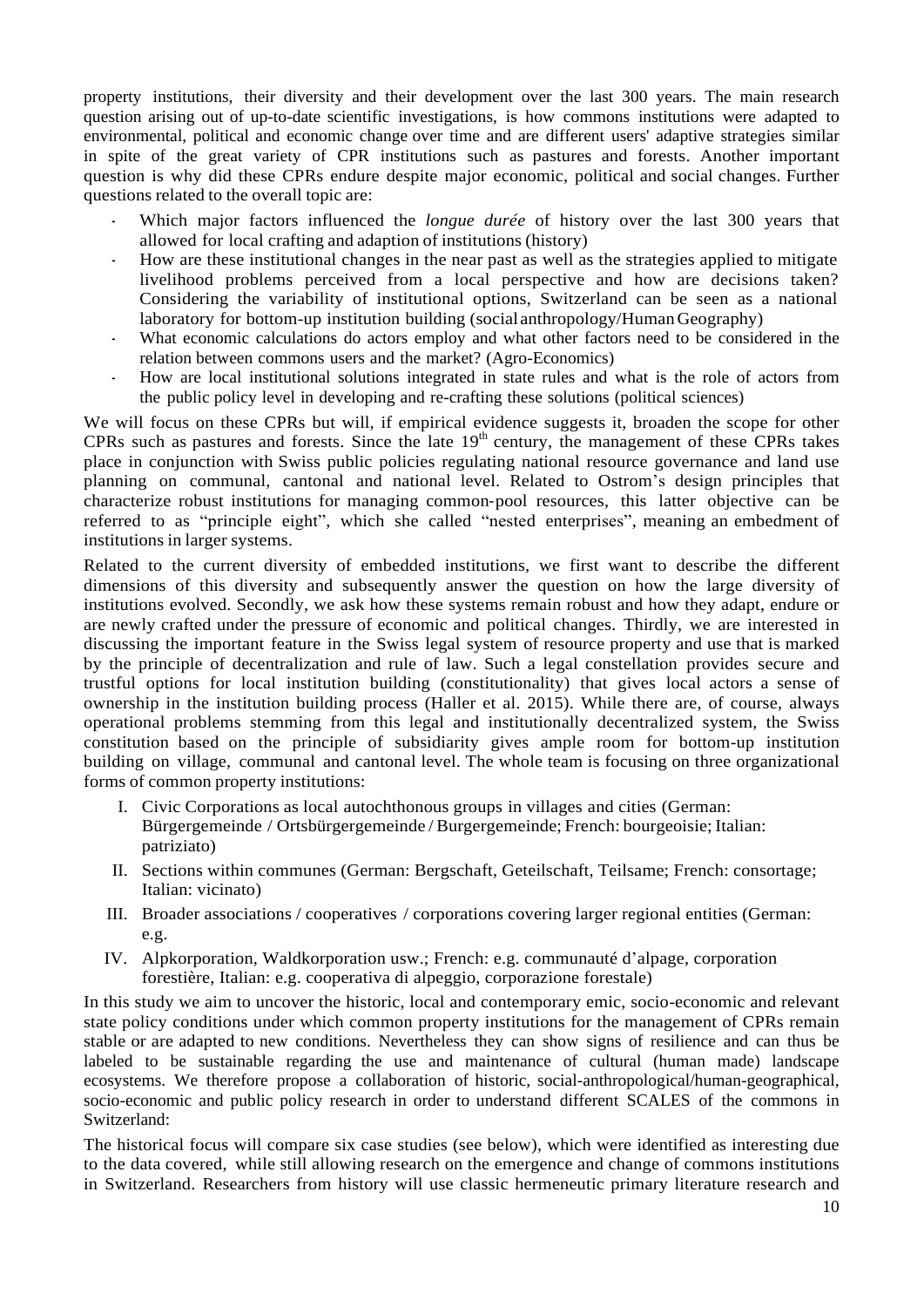analysis (hermeneutic work on basic data, synthesis of literature combined with oral history and statistical analysis). The social-anthropological/human-geographical part will look at these cases by carrying out in-depth studies to uncover perceptions, meanings, identities and operations as well as adaptation of commons institutions using qualitative methodology (see below under methods). The project envisions a three to four month period for qualitative exploratory research before sharing results with economists on local economic views and with public policy researcher on nested governance issues (local and cantonal as well as state specific interactions and views). In addition, as the main applicant and Prof. Kandelhardt have experience in ecological studies, we will assess emic as well as empirical evidence regarding sustainability for cultural landscapes, the economic and the social aspects of resilience. These findings will be backed by the work of a human geographer, who has experience with sustainability studies at the Centre for Development and Environment (CDE) at the University of Bern. These qualitative and more exploratory findings will enrich the agroeconomic focus and will uncover socio-economic variables on a much larger scale, benefitting from historical and social-anthropological insights while asking about normative indicators for these commons systems. Budget questionnaires, economic data of infrastructure, focus group discussions and basic questionnaires will follow in the second year of research. Similarly, the public policy part will equally profit from the first findings in order to enlarge its policy focus. This will take research to a higher institutional and political level and deal with the embedding of local institutions into the national and cantonal systems, which provide legal and policy frameworksfor local institutional adaptation.

Methods: An important part of the interdisciplinarity of the project is a mixed methods approach combining qualitative and quantitative methods, a variety of different sources and data (written sources and interviews) as well as participant observation, open and semi-structure-oriented focus group talks and biographies/oral histories as well as questionnaires (quantitative). We will start with exploratory qualitative methods, which will be combined with quantitative methodologies that are then extended to a larger set of studies for economics and political science.

All the researchers will use the same case studies for this project and will share their data at regular workshops. While the historical and social anthropological part will concentrate on these examples, the agro‐economic and public policy research will cover additional cases founded on the core indepth studies in order to be able to generalize findings.

The following organizations are involved under the leadership of Prof. Dr.Tobias Haller: Institute of Social Anthropology and CDE University of Bern; Institute of History, University of Bern (Prof. Dr. Christian Rohr)*;* Agroscope (Lead: Dr. Stefan Mann) and Institute of Agricultural and Forestry Economics, University Vienna (Prof. Dr. Jochen Kandelhardt); Institute des hautes études en administration publique (IDHEAP), University of Lausanne (Lead: Prof. Stéphane Narath) and Institute of Geography, University of Bern (Prof. J-D. Gerber)

The following section describes the disciplinary orientation of the research in order to then show common hypotheses to be investigated in the interdisciplinary project.

#### *Case studies and history research projects (Post Docs Martin Stuber/Rahel Wunderli/Prof. Christian Rohr, Uni Bern)*

At the heart of the project are six case studies (see table in the appendix), which all four disciplines will contribute to, although in different depth. Selection of case studies was carried out according to the following criteria:

- **1)** First, focusing on the two core resources pasture and forest, a case study must be substantial both historically and for the present time, since three out of the four represented disciplines are concerned with the present and the most recent past. From this fact resulted a restriction to the Alps and the alpine foothills on the one hand, because appropriate CPR institutions could be identified only there. On the other hand, based on the same argument, the perspective was extended from individual institutions to whole clusters of local institutions.
- 2) Secondly, case studies resulting from long-term research projects in Grindelwald (Baur et al. 2014; Mägeli-Örtle 1986; Tiefenbach 2013) or on the Corporation of Ursern (Schaffner 2007, 2012a, 2012b) are out of the question because of oversaturation of research in those areas.
- **3)** Thirdly, the great geographic, cultural and legal variety, as is typical of Swiss CPIs, should be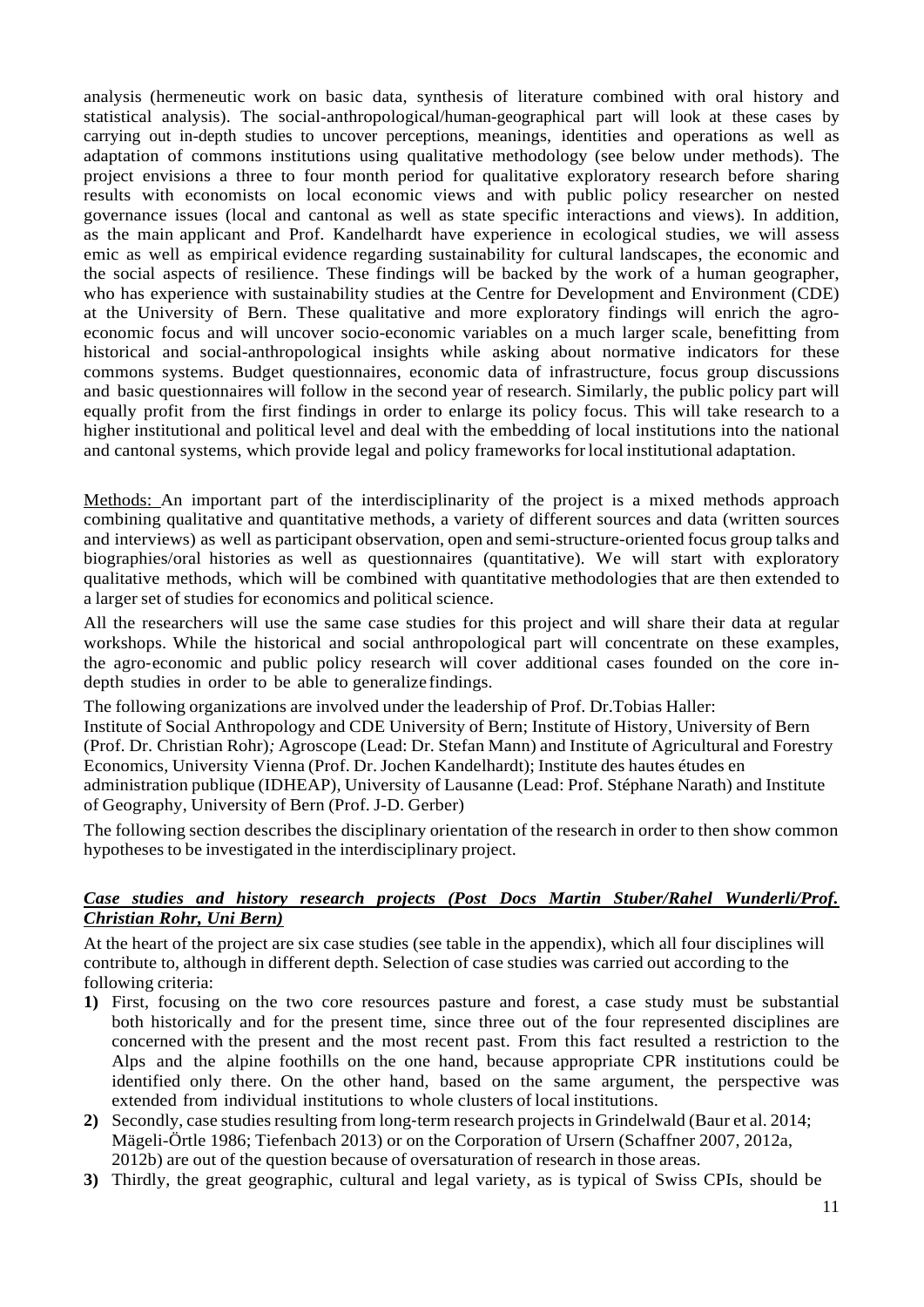depicted. Geographically, we selected case studies situated in the Alps and in the alpine foothills. We selected study sites in three linguistic regions when it came to culture, and in six cantons when it came to legal aspects. Consequently, apart from the classical civic corporations (Bürgergemeinde Chur, bourgeoisies in Val d`Anniviers and patriziati in Olivone, Campo e Largario), now also one corporation as a federation of 17 civic corporations (Uri), a section within communes (Sarnen) and corporations under private law (Appenzell IR) are represented.

There are sufficient sources for all six case studies to make useful in-depth analyses. Furthermore, for all the selected CPIs it is possible to fall back on existing scholarly literature, allowing for basic orientation and contextualization.

| Place                     | Canton    | Language | Organization                                                                           |  |
|---------------------------|-----------|----------|----------------------------------------------------------------------------------------|--|
| Appenzell                 | <b>IR</b> | German   | private corporations (Alpgenossenschaften, Flurgenossenschaften,<br>Waldkorporationen) |  |
| Chur                      | <b>GR</b> | German   | civic corporation (Bürgergemeinde)                                                     |  |
| Olivone, Campo e Largario | TI        | Italian  | civic corporations (patriziati)                                                        |  |
| Sarnen                    | <b>OW</b> | German   | section within communes (4 Teilsamen)                                                  |  |
| Uri (Korporation)         | UR        | German   | civic corporation(s) (Korporation, 17 Korporations gemeinden)                          |  |
| Val d'annniviers          | VS        | French   | civic corporations (6 bourgeosies)                                                     |  |

*Table 1: selected case studies for interdisciplinary research*

Two main work steps are envisioned for the sub‐project in history: In a first part, an overview of the development of the collective use of pastures and forests in the Swiss Alps and alpine foothills after the year 1700 will be produced. In addition, common property institutions and the actors using them will be compiled on the basis of the existing literature. The second part will then provide a more in-depth analysis of the six case studies based on a literature review and the study of clearly defined sources. The historical analyses focuses on how common property institutions are utilized (i.e. practice of utilisation) and integrates the insights gained into the formulation of environmental, cultural,social, political-economic and knowledge-historical questions. With practice of utilisation we mean the use of pastures and forests as well as of their spatial components in addition to the administration of resource utilisation, which consists of the working out and enforcement of rules. Questions concerning the inclusion and exclusion of certain groups of the population, of mechanisms of conflict control and of discursive formations will also be analysed by their historical dimensions.

Both parts will analyse the long-term utilisation of the collective resources of forest and pasture in the context of changing "energy ages" (Pfister/Egli 1998): The "agrarian society" was mainly based on solar energy (until 1860), the "industrial society" was based on coal imports after the country had been connected to the railway network (1850‐1950), and the "consumption society", characterised by mass consumption and mass motorisation, was based on the global availability of mineral oil (after 1950). How was collective agriculture affected by the changing economic significance of the analysed resources in the course of these three ages? How did the common property institutions react to these changes? Which logic for the different ways of utilisation can be identified in this context? How and to what extent do practices of pasture use differ from those of forest use? Where could the observed practices be located in the context of today´s concept of sustainability with its ecologic, economic and social dimensions?

To conclude, we will also ask in which ways institutions and resource management were affected by the political dynamics during the period under analysis – from the Ancien Régime to the period of transition to the constitutional and federal state which started with the Helvetic period. How did premodern institutions succeed in adjusting to the modern constitutional state? How did they adjust their collective use of resources to the changed political environment, or how – vice versa – did they influence it? And how are the political changes related to those of the energy system? The chronological starting‐point for the sub‐project in history will be about the year 1700. Thisis due to three reasons: First, for this period we can rely on sufficient sources; secondly, the transformations of the institutions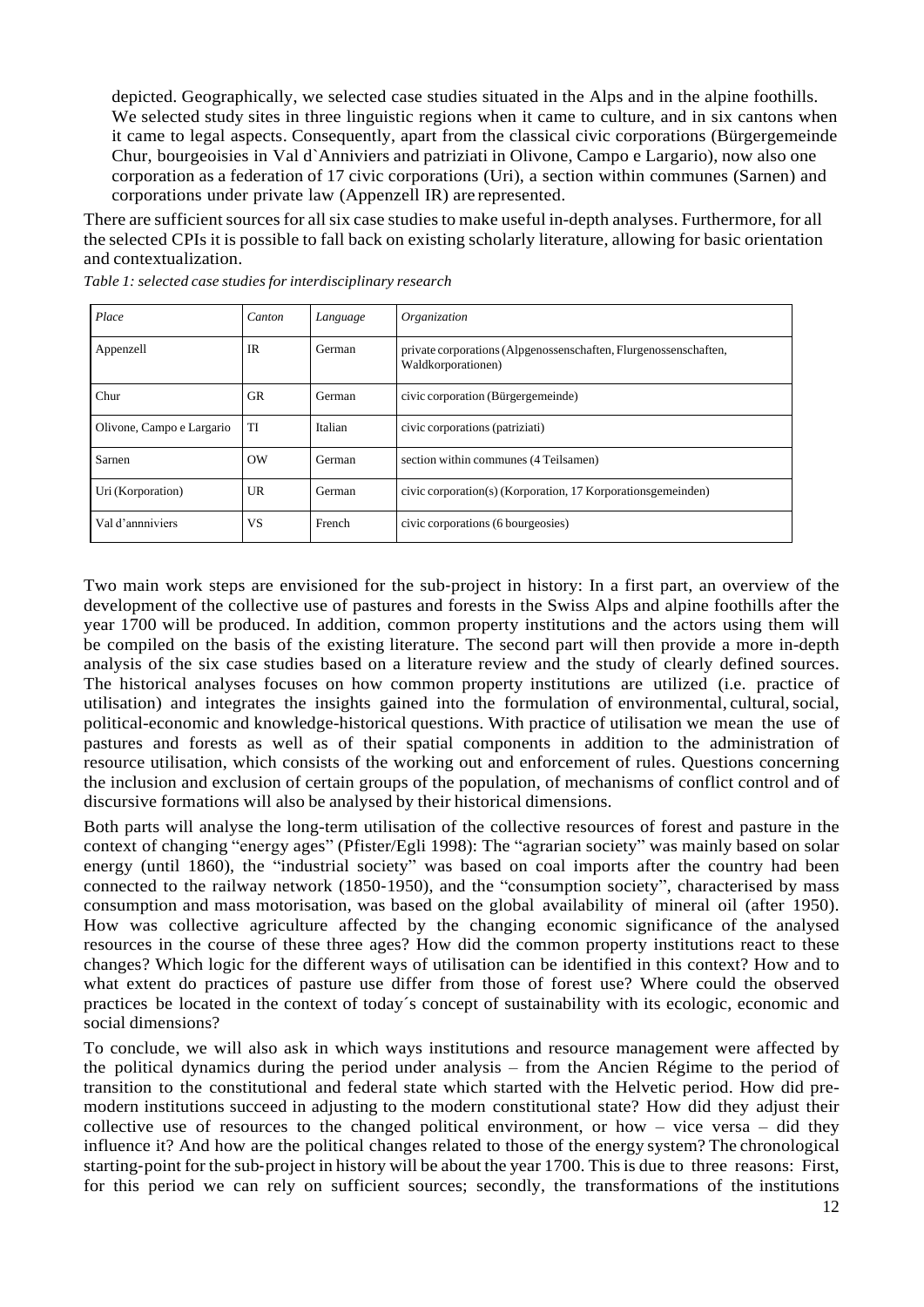discussed here can only be understood if their previous roots in the Ancien Régime have been worked out; and third, the period under analysis is complementary to the SNF project *Common Property, Collective Resources and the Political Culture of Ancient Switzerland* by Daniel Schläppi.

### *Anthropology/Human Geography (Post Doc Karina Liechti/Prof. Tobias Haller, MA students)*

This part of the project will focus on the emic perceptions of changes in alpine resource governance in Switzerland, focusing on bottom-up practices regarding organizational and institutional structures as related to economic, political, and ecological challenges. It aims to compare different forms of organization and institutions, their emergence and history as well as the impact they have on the identity of local people in the cultural landscapes under study. This includes: a) the carving out of perceived challenges resource users are facing in managing alpine commons based on paying attention to fragmentations in the communities, power relations and institutional embedding on several scales (from federal, cantonal, communal and local level). b) a focus on factors, which lead to sustainable self-organization. Moreover, a focus on the construction of identity related to common property institutions and resources, their interdependence in crafting and adaptation also in the context of the emic view on economic utility, c) a focus on elements of constitutionality, the bottom‐up process of developing a sense of ownership of institution crafting which is studied in several areas of the world and for which the Swiss models could be illustrative (see Haller et al. 2015).

#### *Agrarian Economics (PhD N.N. /Prof Jochen Kandelhardt, Uni Vienna and Dr. Stephan Mann (Agroscope)*

The economic part of the project will focus on two major objectives: The first one aims to actively involve participants in the definition of their objectives so that the concept of utility in the management of common pool resources can be understood in a more holistic way (see the link to the social anthropology/human geography part). This objective can be split into two different sub-questions: a) to which degree do the participating members of an area of CPR held in common property prioritize economic factors if compared to the social needs of an organization? Which role do altruistic factors play, such as the preservation of natural resources? b) within the realm of economic factors, which units are primarily considered as reference values? This part of the project is dedicated to the identification of unexpected variables, which cooperating members use to identify the success of their organization. To identify such variables, the transcribed interviews will be coded giving special emphasis to references of success and added value. Insights gained in this first step will be used to design a survey for which all registered forest and alpine summer cooperatives in Switzerland will receive questionnaires. Respondents will be asked to state their organization´s accountancy data as far as it can be made accessible. In the supplementary questionnaires, respondents will be asked to rank the objectives and to provide some key information about their cooperative, including historic, institutional and financial characteristics. Both descriptive analysis (which will show the most important objectives of cooperatives) and multivariate methods (which will explain the differences in objectives by different characteristics of the cooperatives) will provide useful normative scales for analyzing the data obtained.

#### *Policy analysis (Post Doc Remi Schweizer/Profs Stephane Narath (Uni Lausanne)/Jean-David Gerber (Bern)*

The policy analysis part is based on the *two following working hypotheses*:

- 1) The historical trajectory of a common pool resource institution (CPRI; (dependent variable) depends strongly on its institutional and political relationship with state organizations and more particularly on the type of integration - or "embeddedness" - within policy arrangements (intermediate variables).
- 2) The type of embeddedness depends on (a) the institutional regulatory context (public policies and property rights), (b) the economic return of the main goods and services and (c) the composition of involved actors and power distribution (independent variables).

Figure 1 shows the interrelations of the dependent, the intermediate and the independent variables: We are thus looking at the way the state and the local institutional setting are configured, how local and administrative actors behave in relation to bargaining power and ideology (legitimacy) as well as to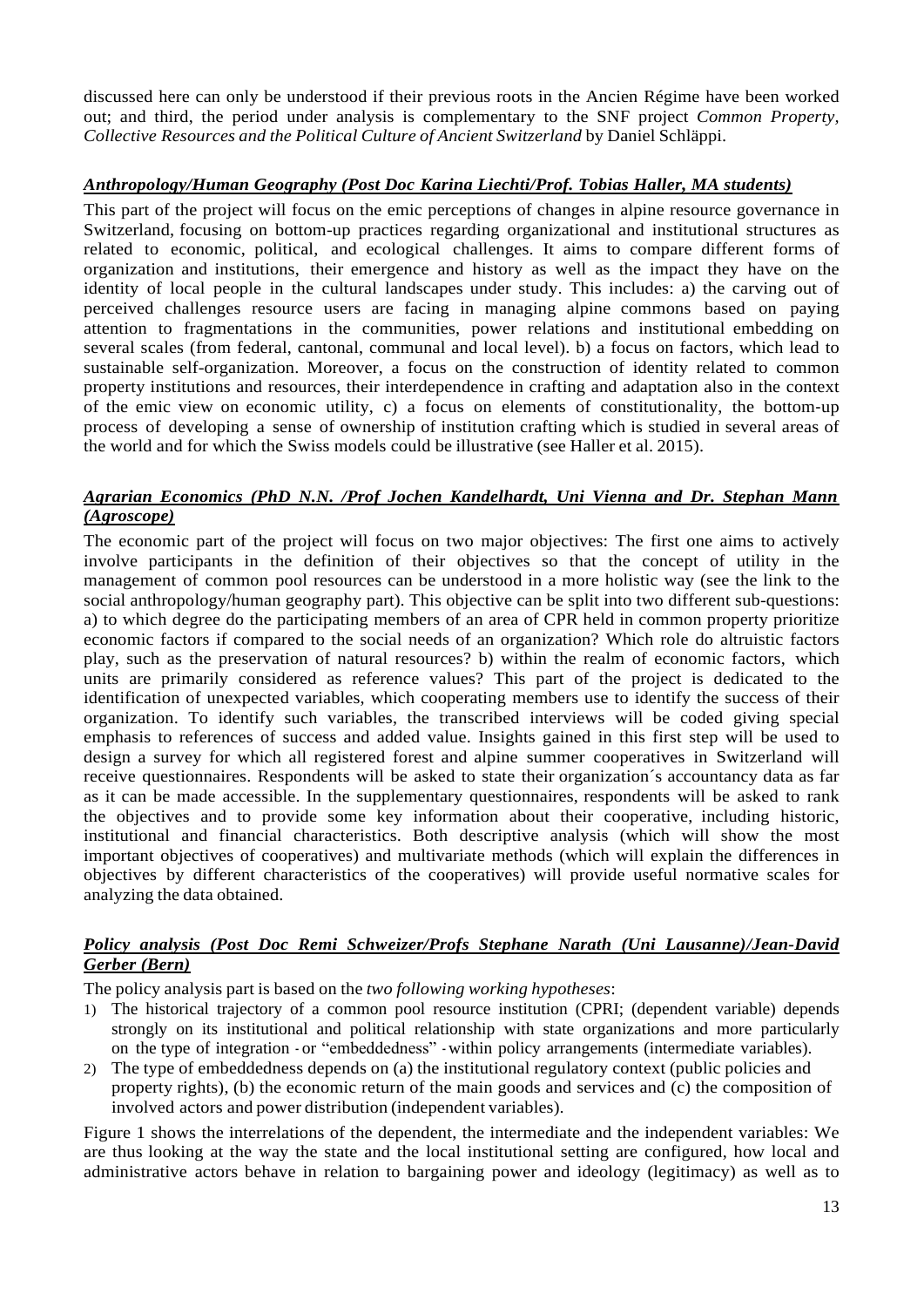perception of the local actors as well as state actors. We are also studying the economic return in material and ideological ways. We can then see how this influences the intermediate variable and the type of integration/confrontation, which in turn influences robustness, adaptation/innovation or decline of CPR.

Common Hypotheses The projects formulates the following common hypotheses for all four disciplines: Perpetuation, innovation and/or adaptation, which keep the CPR institutions functioning will be reached if public policies (by state and canton) help guarantee a locally chosen mix of common and private property rights. At the same time they need to recognize the high bargaining power of local actors – giving CPRs, as part of a cultural landscape ecosystem, high historic and emic value – while relative prices for products from pastures (milk, beef) and forestry as well as multifunctional ecological landscape services should reduce negative incentives for continuing to keep the commons (or be mediated by local values and state support).

- A) Signs of decline become visible if one of the following challenges cannot be mitigated or changed: a) public policies create too many constrains (fragmentation) and a negative ideological labelling (e. g. discourse of PCRI is hindrance to regional or state development) for local collective action b) heterogeneity of local interests and low bargaining power reduce local collective action and positive collective identity and c) relative prices (also locally perceived) for related pasture products/forestry products are low and not mitigated.
- B) Intermediary variables showing the interaction between the CPRI and different levels of actors, state and economy plays a decisive role in this process: a) long confrontation will lead to scenario B while mediation and integration will increase the likelihood of scenario A. Infusion will show mixed results and depends on the bargaining power of state or local actors.



### <span id="page-13-0"></span>d. Time plan and milestones

After processing historic and social anthropological/human geography qualitative data, the economic as well as the public policy part will conceptualize its research tools and establish additional research questions. After this data is available, it will flow into workshops and focus group talks during the last part of the study. Like this it will enable results to be reflected on in the other two major disciplines: historians will have a look at conceptual elements and how these were dealt with in the past (state – local relationship) and social anthropology will discuss structural and governance findings as well as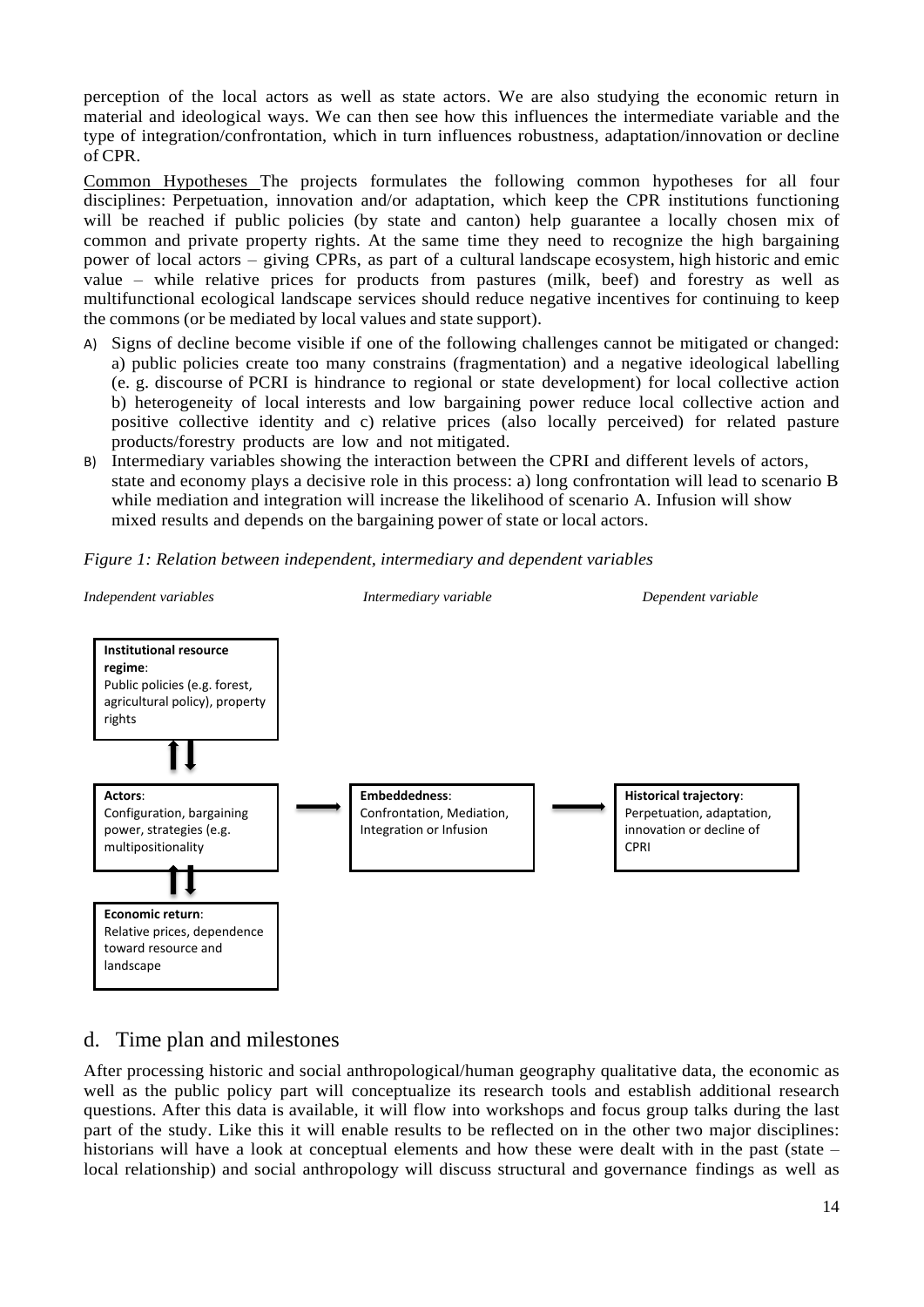economic findings on the local level via focus group discussions. These will then enable a workshop towards the end of the project with the aim to consolidate the research.

#### Table 2: Time Plan

| Time                                                                                                                                                                                                                     | Anthropology<br>/Human Geography                                                                                                                                                                                 | History                                             |  | Economics                                                                                                                                                                                                 | Policy analysis                         |  |  |
|--------------------------------------------------------------------------------------------------------------------------------------------------------------------------------------------------------------------------|------------------------------------------------------------------------------------------------------------------------------------------------------------------------------------------------------------------|-----------------------------------------------------|--|-----------------------------------------------------------------------------------------------------------------------------------------------------------------------------------------------------------|-----------------------------------------|--|--|
| Months 1-6                                                                                                                                                                                                               | First contacts to case<br>study organisations                                                                                                                                                                    | Working out contextual<br>knowledge                 |  | Working out contextual<br>knowledge                                                                                                                                                                       | Working out contextual<br>knowledge     |  |  |
| Month <sub>7</sub><br>Milestone 1                                                                                                                                                                                        | plan/exchange/coordination                                                                                                                                                                                       |                                                     |  | Internal workshop on the current and historical political and economic structures of the collective use of<br>resources in Switzerland (all disciplines) for elaboration of a common pattern for research |                                         |  |  |
| Months 8-15                                                                                                                                                                                                              | Fieldwork in case<br>studies                                                                                                                                                                                     | Fieldwork in case studies                           |  | Fieldwork in case studies                                                                                                                                                                                 | Fieldwork in case studies               |  |  |
| Month 16<br>Internal workshop on first findings (independent variables from qualitative data)<br>Common paper drafts for peer reviewed journals, individual paper (first findings), panels at conferences<br>Milestone 2 |                                                                                                                                                                                                                  |                                                     |  |                                                                                                                                                                                                           |                                         |  |  |
| <b>Months 17-23</b>                                                                                                                                                                                                      | Fieldwork in case<br>studies                                                                                                                                                                                     | Fieldwork in case studies Fieldwork in case studies |  |                                                                                                                                                                                                           | Fieldwork in case studies               |  |  |
| Months 24-28                                                                                                                                                                                                             | Unifying analysis                                                                                                                                                                                                | Unifying analysis                                   |  | Unifying analysis                                                                                                                                                                                         | Unifying analysis                       |  |  |
| Month <sub>29</sub><br>Milestone 3                                                                                                                                                                                       | Internal workshop further research $\blacksquare$ independent and intermediary variables from mixed methods)<br>Planning of special issue in International Journal of the Commons/Human Ecology/Society and NR   |                                                     |  |                                                                                                                                                                                                           |                                         |  |  |
| Month 30<br>Milestone 3                                                                                                                                                                                                  | Scientific congress on the research results at University in Bern/common panels for internat. conferences<br>Conference panels on the results of the research together with representatives of the organisations |                                                     |  |                                                                                                                                                                                                           |                                         |  |  |
| Months 31-36                                                                                                                                                                                                             | Finalizing<br>PostDocs/MAs<br>Common Book                                                                                                                                                                        | <b>Finalizing PostDocs</b><br>Common Book           |  | <b>Finalizing PostDocs</b><br>Common Book                                                                                                                                                                 | Finalizing PostDocs /PhD<br>Common Book |  |  |

# <span id="page-14-0"></span>4. Relevance and interdisciplinarity

The idea of researching common property institutions in an interdisciplinary project results from the insight that a multi-dimensional view is indispensable for understanding the current functioning of these institutions as users of common pool resources (see Section 2.3). The international research community is very interested in such a project since Netting's work gained fame because of its relevance to the work of Elinor Ostrom. An interdisciplinary and comparative study would be highly welcomed. This is also the case because Switzerland has a peculiar public policy situation with direct democracy and well working decentralised structures as well as a high autonomy on the communal level. That makes Switzerland a unique laboratory for bottom-up institution building.

Over the course of the project presented here, representatives from the disciplines of political science, economics and social anthropology/human geography will analyse dependencies and cross-overs of the positions and action strategies of these institutions given the current political structures, the economic successes and failures of their utilisation regimes and governance practices as well as their perspectives on current political, economic and ecologic challenges. Moreover, the historical view included in the project is indispensable for understanding common property institutions and the persistence or transformation of these institutions in the context of changing political and economic structures. This is the case not only for Switzerland, but is of high interest internationally as well. The combination of disciplines that share an interest in commons institutions and general trends is highly wanted (see section 2.3 case studies).

At the operative level, the interdisciplinary nature of the project presented here is guaranteed first of all by general agreement on a set of six case studies and two resources (pasture and forest) to be analysed by the participating disciplines. This focus will be crucial for the overall project. To support the inter-disciplinary dialogue, the case studies will be researched by way of a jointly worked out pattern of questions. This pattern will include both overlaps and different perspectives of the involved disciplines. It is meant to sharpen the conceptual and methodological tools, and it is a precondition for coordinated field research. In the course of this field research, internal workshops are planned to take place at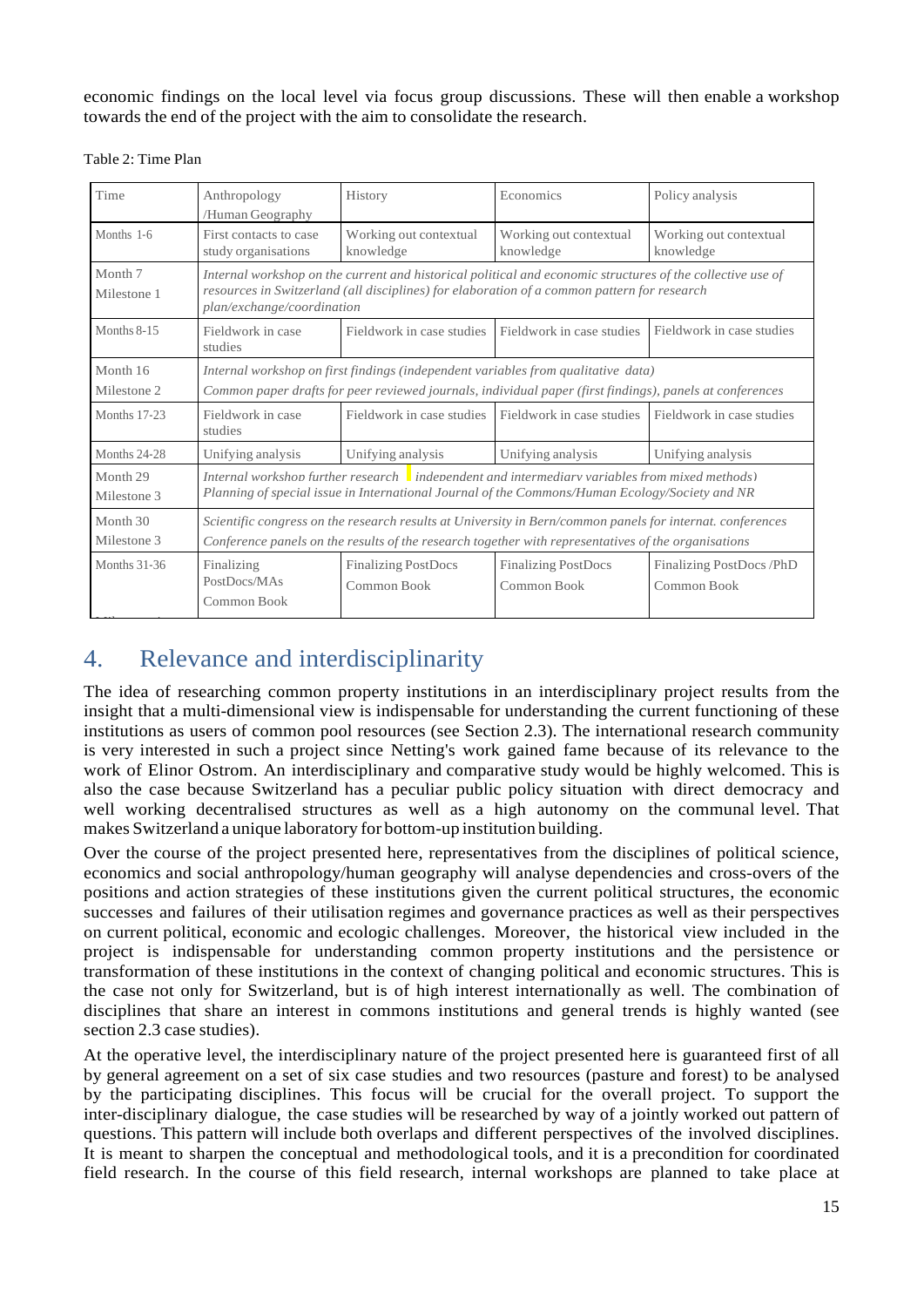regular intervals to allow for exchange both between the research groups and the project members as well as the inter-disciplinary advisory board. To prevent the inter-disciplinary aspect of the project from becoming a mere adding up of research results, the research schedule includes the working out of a common analytical concept at the last stage. A congress together with representatives of the institutions under analysis will provide the trans-disciplinary aspect of the project (see section 2.4).

For centuries, cooperative behaviour was considered constitutional for human interaction to the point that it was not deemed necessary to question these behavioural patterns scientifically. As markets have become increasingly powerful over the last decades in terms of structuring and shaping human behaviour (Sandel 2012), this has probably changed. However, there is no scientific paradigm available to analyse cooperative patterns in human interaction: Anthropologists offer powerful tools to observe human behaviour in general, but miss those tools necessary for the analysis of macro-structures which constitute the frame for cooperative action. Political scientists suffer from the opposite problem and do not provide tools to explain and predict human interactions on the micro level. Economics is an excellent discipline to describe linkages between the micro and the macro level, but their toolkit is almost exclusively tailored for understanding markets rather than cooperation. Among all the disciplines, historians are probably best suited to explore cooperative behaviour in the past than under contemporary conditions. In order to enable a sound analysis on cooperative behaviour, it is therefore indispensable to link the different disciplinary perspectives.

# <span id="page-15-0"></span>5. References

Amini, A.M. and Ramezani, M. (2008): Investigating the Success Factors of Poultry Growers' Cooperatives in Iran's Western Provinces.In: World Applied SciencesJournal 5 (1): 81-87.

Anderegg, F. (1896-1898): Illustriertes Lehrbuch für die gesamte schweizerische Alpwirtschaft. 3 Bde. Leipzig.

Antener, E. (2013): Finanzgeschichte der Burgergemeinde Bern 1852-1914. Unpublished MA thesis, Institute of History, University of Bern. Barton, D. et al. (2011): Current Challenges in Financing Agricultural Cooperatives. Choices.

Bätzing, Werner (2005): Die Alpen. Geschichte und Zukunft einer europäischen Kulturlandschaft. München (3. Aufl.). Baumgartner, S. (2013): Die burgerlichen Stadtfelder von Bern 1700‐1852. Unpublished MA thesis, Institute of History, University of Bern.

Baur, I. and C. R. Binder (2013): Adapting to Socioeconomic Developments by Changing Rules in the Governance of Common Property Pastures in the Swiss Alps. In: Ecology and Society 18 (4): 60. [online] URL:

[http://www.ecologyandsociety.org/vol18/iss4/art60/,R](http://www.ecologyandsociety.org/vol18/iss4/art60/)eviewed,published.

Baur, I.; Liechti K.; Binder C.R. (2014): Why do individuals behave differently in commons dilemmas? The case of alpine farmers using common property pastures in Grindelwald, Switzerland. In: International Journal of the Commons 8 (2): 657-685.

Béaur, G. et al. (eds.) (2013): Property Rights, Land Markets, and Economic Growth in the European Countryside (Thirteenth-- Twentieth Centuries). Turnhout.

Below, S. and Breit, S. (1998): Wald – von der Gottesgabe zum Privateigentum. Gerichtliche Konflikte zwischen Landesherren und Untertanen um den Wald in der frühen Neuzeit, Stuttgart.

Bergen, V. et al. (2013): Forstökonomie. München.

Bhuyan, S., F.L. Leistritz (2001): An examination of characteristics and determinants of success of cooperatives in the non--agricultural sector. In: Journal of Cooperatives 16 (1): 46-62,

Blatter, M. (2010): Die Veränderung der alpinen Landwirtschaft zwischen dem 14. und 18. Jahrhundert – am Beispiel des 'Wildheuen'inEngelberg.In:DerGeschichtsfreund 163: 169-188

Bloetzer, G. (1978): Die Oberaufsicht über die Forstpolizei nach schweizerischem Bundesstaatsrecht. Zürich. Bollier D. (2014): Think Like a Commoner: A Short Introduction to the Life of the Commons. Gabriola Island.

Bracher, C. (2014): Klima und Alpwirtschaft. Klima- und wirtschaftshistorische Auswertung alpwirtschaftlicher Quellen aus dem Binntal (VS), 1770-1835. Unpublished MA thesis, Institute of History, University of Bern.

Bréthaut, C. and Nahrath, S. (2011): Entre imbrication, instrumentalisation et infusion: le rôle des consortages de bisses et des bourgeoisies dans les politiques de gestion de l'eau à Crans-Montana. In: Nahrath, S. et al. (eds.): Les bisses: économie, société, patrimoine. Annales valaisannes 2010-2011: 69-89. Martigny.

Bromley, D.W. (1992): The commons, common property and environmental policy. In: Environmental and Resource Economics Vol. 2: 1-17.

Buchmann, W.(1997): SchweizerBürgergemeinden als Landschafts-Aktoren: ihr Grundeigentum und dessen aktuelle Entwicklung am Beispiel von Bern, Chur und Solothurn. Basel.

Bürgi, M. (1998): Waldentwicklung im 19. und 20. Jahrhundert. Veränderungen in der Nutzung und Bewirtschaftung des Waldes und seiner Eigenschaften als Habitat am Beispiel der öffentlichen Waldungen im Zürcher Unter-und Weinland. Beiheft zur Schweiz. Z. Forstwes. 84.

Bürgi, M. (2000): Wirtschaftspläne als Quellen der Wald- und Forstgeschichte, am Beispiel der Einrichtungsoperate der öffentlichen Waldungen im Zürcher Unter- und Weinland. In: Berichte Freiburger Forstliche Forschung 21: 56-67

Bürgi, M. and Stuber, M. (2013): What, How, and Why? Collecting Traditional Knowledge on Forest Uses in Switzerland. In: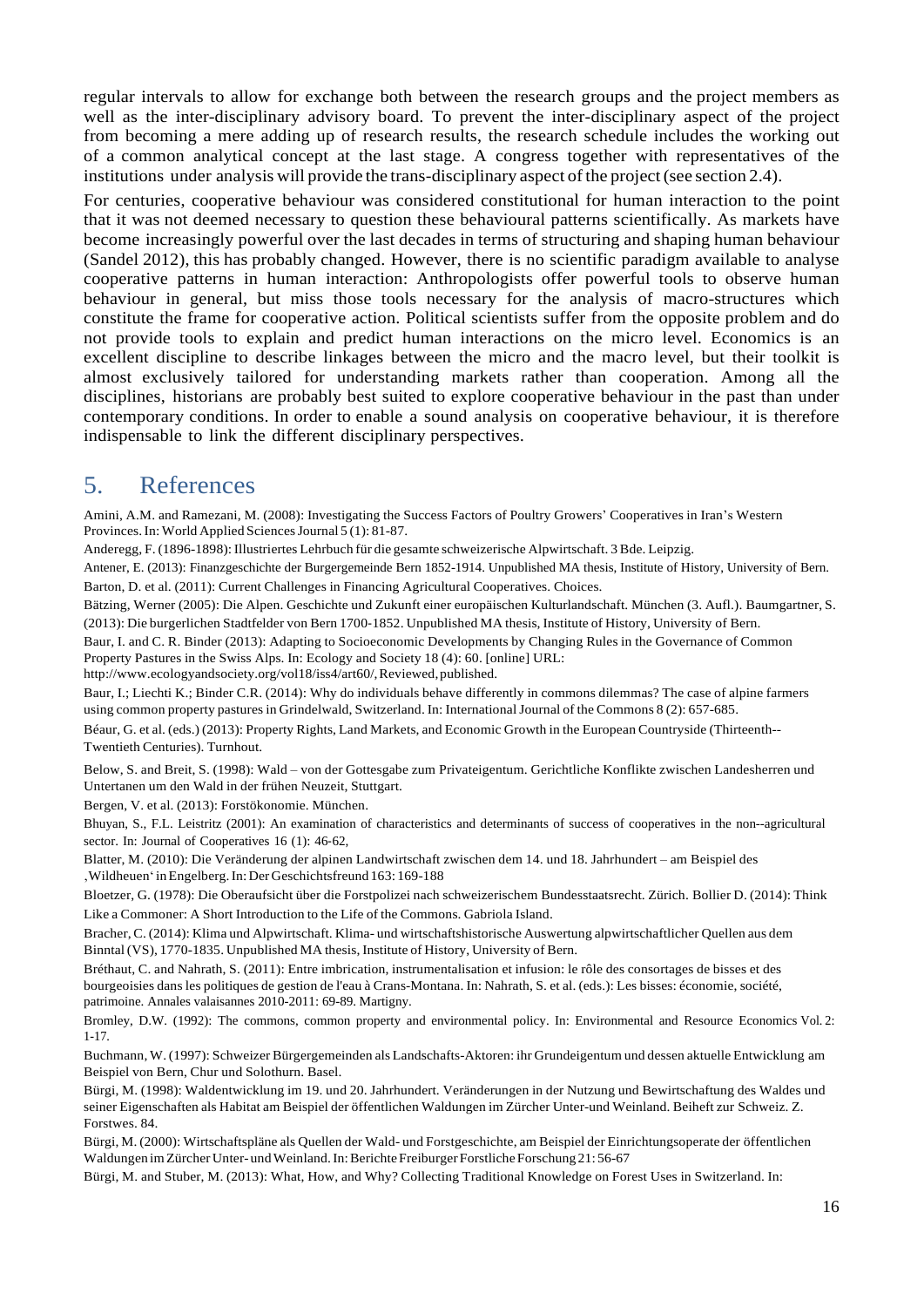Rotherham, I.D. (ed): Cultural severance and the environment. The ending of traditional and customary practice on commons and landscapesmanaged in common. Environmental History 2. Dordrecht, Heidelberg: 123-132

Bürgi, M. et al.(2001): Wald- und Forstgeschichte in der Schweiz.In: Schweiz. Z. Forstwes. 152: 476-483.

Bürgi, M.; Wunderli, R.; Furrer, B., (2013): Die Entstehung der modernen Alpwirtschaft. In: Lauber, S. et al. (eds.): Zukunft der Schweizer Alpwirtschaft. Fakten, Analysen und Denkanstösse aus dem Forschungsprogramm AlpFUTUR. Birmensdorf et al.: 36-53. Burri, J. (2015): Die "gute" Waldwirtschaft. Wandel und Kontinuität in der Wahrnehmung und Bewirtschaftung des Waldes am Beispiel des Gantrischgebietes 1848-1997. Nordhausen.

Calabrese, C.; Mann, S.; Dumondel, M. (2012): Patterns of occupational choice in the Swiss alpine labor market. In: Yearbook of Socioecoomics in Agriculture: 31-54.

Calabrese, C.; Mann, S.; Dumondel, M. (2014): Alpine Farming in Switzerland – Discerning a Lifestyle-driven Labor Supply. In: Review ofSocialEconomy 72 (2): 137-156.

Capaldo, J., (2007): On the Marxian Law of the Falling rate of Profit and Marx-Biased Technical Change. University of Terano, Department of Communication, Working Paper 29.

Combe, J. (2011): Wald und Gesellschaft. Erfolgsgeschichten aus dem Schweizer Wald. Bern.

Della Casa, Philippe /Irniger, Margrit /Schuler, Anton: Wald. In: HLS (http://www.hls-dhs-dss.ch/textes/d/D7849.php?topdf=1), Version vom 29.4.2015.

De Keyzer, M. (2013). The impact of different distributions of power on access rights to the common wastelands: the Campine, Brecklands and Geest compared. Journal of Institutional Economics, 9, pp 517-542 doi:10.1017/S1744137413000246

Diaw, M.C. (2005): Modern economic theory and the challenge of embedded tenure institutions: African attempts to reform local forest policies. In: Sustainability, Economics, and Natural Resources 2 (1): 43-81.

Dietz, T.; Ostrom, E.; Stern, P.C. (2003): The Struggle to Govern the Commons. In: Science 302: 1907-1912.

Disch, N. (2012): Hausen im wilden Tal. Alpine Lebenswelt am Beispiel der Herrschaft Engelberg (1600-1800). Wien [u.a.].

Emmanuel, O.A. and Nhlana, N.M. (2014): An Examination of the Success Factors of cooperative-run agricultural schemes: a case study of Inlantsi Agricultural secondary cooperative limited. In: OCDA International Journal of Sustainable Development 7 (12): 111-118.

Ensminger, J. (1992): Making a Market. The Institutional Transformation of an African Society. Cambridge. Finger, A. (1984): Die Berner Waldkantonnemente um 1840. Unveröffentl. Diplomarbeit ETH Zürich.

Flury, P. (1914): Die forstlichen Verhältnisse der Schweiz. Zürich (2. Aufl. 1925).

Frödin, J. (1941): Zentraleuropas Alpwirtschaft. 2 Bde. Oslo.

Furrer, B. (1989): Wandlungsprozesse in der Kulturlandschaft der Alpen Uris im Spiegel der Gebäude. Altdorf. Geiger, P. and Weiss, R. (eds.) (1950-1995): Atlas derschweizerischen Volkskunde. Basel.

Gerber J.‐D. (2006): Structures de gestion des rivalités d'usage du paysage: une analyse comparée de trois cas alpins. Zürich. Gerber J.-D. and Knoepfel, P. (2008): The Swiss Regional Nature Parks. Toward a better coor-dination of landscape regulations. In: Mountain research and Development 28 (2): 110–115.

Gerber J.-D. et al. (2007): The sustainable management of the landscape: the lessons the new regional nature parks must draw from the experience of the old corporations. In: Journal of alpine research 95 (3): 64–74.

Gerber, J.-D. (2008): Les strategies foncières des grands propriétaires collectifs: Le cas des bourgeoisies de Berne, Soleure et Croire. Chavannes-près-Renens.

Gerber, J.-D.; Knoepfel, P.; Nahrath, S.; Varone, F. (2009): Institutional Resource Regimes: Towards sustainability through the combination of property-rights theory and policy analysis. In: Ecological Economics 68 (3): 798-809.

Gerber, J.‐D.; Nahrath, S.; Csikos, P.; Knoepfel, P. (2011): The role of Swiss civic corporations in land‐use planning. In: Environment and Planning A, 43: 185-204.

Gerber, J.-D.; Nahrath, S.; Reynard, E.; Thomi, L. (2008): The role of common pool resource institutions in the implementation of Swiss natural resource management policy. International Journal of the Commons 2 (2): 222-247.

Gimmi, U. and Bürgi, M. (2007): Using oral history and forest management plans to reconstruct traditional non‐timber forest uses in the Swiss Rhone Valley (Valais) since the late ninteenth century. In: Environ. Hist. 13: 211-246.

Glauser, D. (2012): Chalets d'alpage du parc naturel régional du Jura Vaudois, Lausanne.

Grossmann, H. (1949a): Die schweizerische Forstwirtschaft in der ersten Hälfte des 19.Jahrhunderts, 1803-1848. In: Schweizerische Forstwirtschaft während hundertJahren Bundesstaat.Beiheft Schweiz. Z. Forstwes., 25 (1949): 60-74.

Grossmann, H. (1949b): Forstgesetzgebung und Forstwirtschaft in der zweiten Hälfte des 19. Jahrhunderts. In: Schweizerische Forstwirtschaft während hundertJahren Bundesstaat. Beiheft Schweiz. Z. Forstwes, 25 (1949): 75-96.

Haller, T. (ed.) (2010): Disputing the Floodplains: Institutional Change and the Politics of Resource Management in African Wetlands. Leiden.

Haller, T. et al. (2013): How fit turns into misfit and back: institutional transformations of pastoral commons in African floodplains. In: Ecology and Society 18(1): 34. [http://dx.doi.org/10.5751/ES-0](http://dx.doi.org/10.5751/ES-)5510-180134

Haller, T. et al. (2015): Constitutionality: Conditionsfor Crafting Local Ownership of Institution-Building Processes. Society and Natural Resources *<http://www.tandfonline.com/doi/full/10.1080/08941920.2015.1041661#.VZUhKnpvdd0>*, 1-20.

Head-König, A.-L. (1997): Régulation étatique, biens communaux et alpages dans une sociètè préalpestre et alpestre en voie d'industrialisation. Le pays de Glaris aux XVIIIe et XIXe siècles. In: Burguière, A. et al. (eds.): L'histoire grande ouverte. Hommages à EmmanuelLeRoy Ladurie. Paris 1997: 50-57.

Head-König, A.-L. (2003): Les biens communaux en Suisse aux XVIIIe et XIXe siècles: enjeux et controvers. In: Demélas, M.-D. and Vivier, N. (éds.): Les propriétés collectives faxe aux attaques libérales (1750-1914). Europe occidentale et Amérique latine. Rennes: 98- 118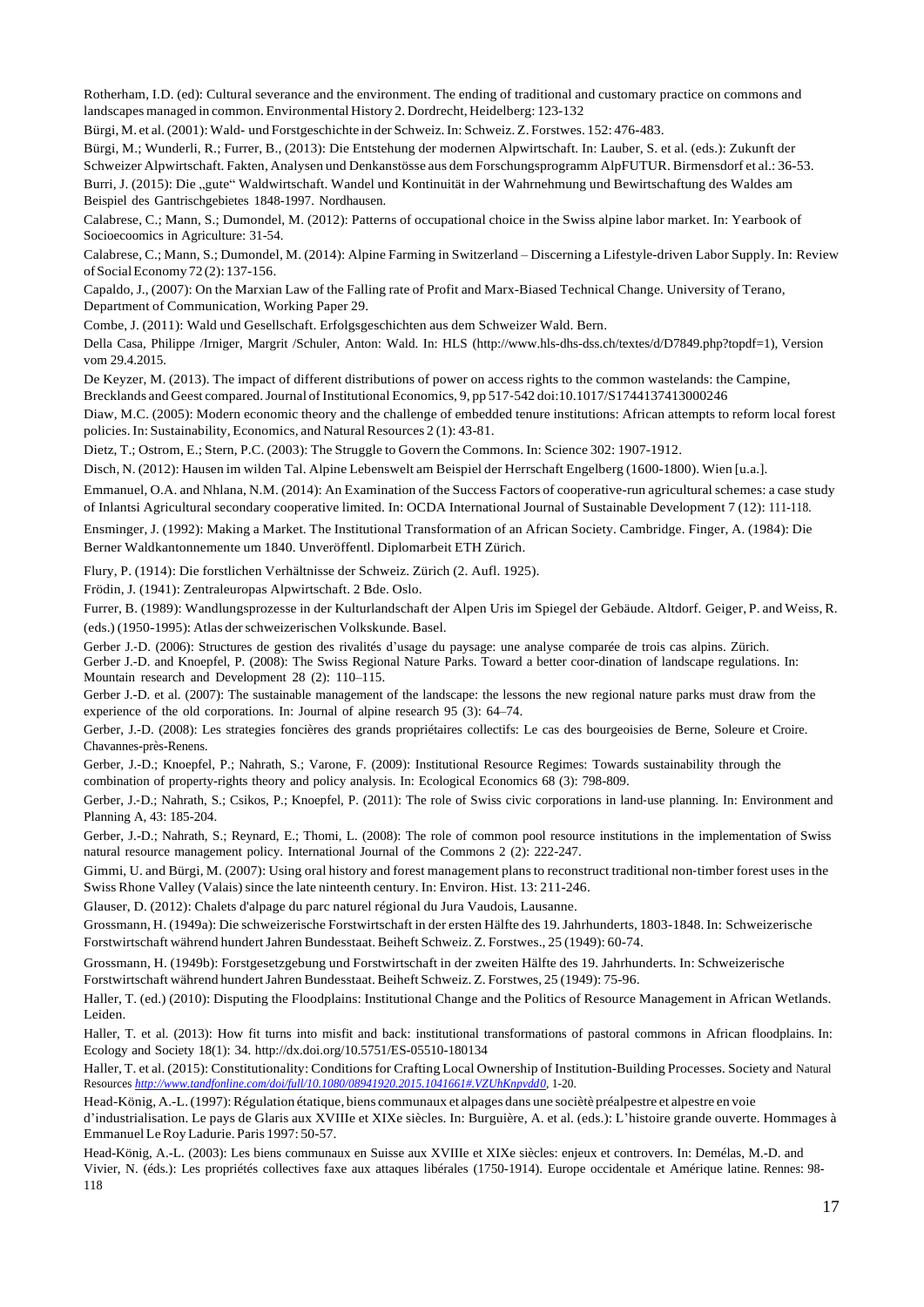Head-König, A.-L. (2004): Les alpages en Suisses: Typologie et accès à la propriété, rapport aux marches, migrations (XVIe-début XIXe siècle). In: Cavaciocchi, S. (ed.): Il mercato della terra, secc. XIII-XVIII. Firenze: 315-336

Head‐König, A.-L. (2013): Property rights in Switzerland during the eighteenth and nineteenth centuries. A possible explanation for different types of economic change? In: Béaur, G. et al. (eds.): Property Rights, Land Markets, and Economic Growth in the European Countryside (Thirteenth-Twentieth Centuries). Turnhout: 515-535

Henriksen, I. et al. (2012): Law and Peace: Contracts and the Success of the Danish Dairy Cooperatives. In: The Journal of Economic History 72 (1) 197-224.

Hertz, N. (2011): The End of Gucci Capitalism. In: Pitelis, C. (ed.): Green Business, Green Values and Sustainability. London.

Hölzl, R. (2010): Umkämpfte Wälder. Die Geschichte einer ökologischen Reform in Deutschland 1760-1860. Frankfurt a.M. /New York. Huber, A. (1948): Der Privatwald in der Schweiz. Zürich.

Huggel, S. (1979): Die Einschlagsbewegung in der Basler Landschaft. 2 Bde. Basel.

Hugger, P. (1972): Hirtenleben und Hirtenkultur im Waadtländer Jura. Basel.

Ineichen, A. (1996): Innovative Bauern, Einhegungen, Bewässerung und Waldteilungen im Kanton Luzern im 16. und 17. Jahrhundert. Luzern / Stuttgart.

Janssen, M.A., Ostrom, E. (2006): Adoption of a new regulation for the governance of common pool resources by a heterogeneous population. In: Baland, J.-M. et al.: Inequality, Cooperation, and Environmental Sustainability. Princeton.

Jobert, B. and Muller, P. (1987): L'Etat en action. Politiques publiques et corporatismes. Paris.

Jörger, A. (2000): Genossame Wangen. Geschichte einer Allmeindgenossenschaft in der March Kanton Schwyz. Wangen.

Katzenstein, P.J. (2009): Mid-Atlantic: Sitting on the knife's sharp edge. In: Review of International Political Economy 16 (1): 122-135. Kirchgässner, G. (2000): Die Rolle von Eigentumsrechten bei der Nutzung der Luft und des Bodens: Bemerkungen aus ökonomischer Perspektive. In: Kissling-Näf, I. and Varone, F. (eds.): Institutionen für eine nachhaltige Ressourcennutzung: Innovative Steuerungsansätze am Beispiel der Ressourcen Luft und Boden. Zurich: 93–114.

Knoepfel, P. et al. (2011). Public Policy Analysis. Bristol.

Knoepfel, P. et al. (eds.) (2003): Institutionelle Regime natürlicher Ressourcen in Aktion. Boden, Wasser und Wald im Vergleich. Basel.

Landolt, E. (1862): Bericht an den hohen schweizerischen Bundesrath über die Untersuchung der schweiz. Hochgebirgswaldungen: vorgenommen in den Jahren 1858, 1859 und 1860. Bern.

Landolt, G. and Haller, T. (2015): Alpine Common Property Institutions under Change: Conditions for Successful and Unsuccessful Collective Action by Alpine Farmers in the Canton of Grisons, Switzerland. In: Human Organization 74 (1) (Spring, 2015; accepted 2014).

Lauber, S. et al. (2008): Sömmerungsgebiet vor vielfältigen Herausforderungen. In: Agrarforschung 15 (11-12): 548-553.

Liechti, S. (2014): Expertendiskurs, Ökonomie und Gesellschaft im Umgang mit dem Phänomen Waldbrand vom 18. bis zum frühen 20. Jahrhundert. Unpublished MA thesis, Institute of History, University of Bern.

Mann, S. (2008): From friendly turns towards trade – on the interplay between cooperation and markets. In: International Journal of Social Economics 35(5): 326-337.

Mann, S. (2010): Efficiency and utility: an evolutionary perspective. In: International Journal of Social Economics 37 (9): 676-685. Mann, S. (2011): Merit Sectors. In: Mann, S.: Sectors matter – exploring mesoeconomics. Heidelberg.

Mathieu,J.(1992): Eine Agrargeschichte der inneren Alpen. Graubünden, Tessin, Wallis1500-1900. Zürich. Mathieu,J.(1998): Geschichte der Alpen 1500-1900. Umwelt, Entwicklung, Gesellschaft. Wien.

Mathieu, J. (2011): Die dritte Dimension. Eine vergleichende Geschichte der Berge in der Neuzeit. Basel. Mathieu, J. (2015): Die Alpen. Raum – Kultur – Geschichte. Stuttgart.

Miaskowski, A. v.(1878):Die Agrar-, Alpen- und Forstverfassung der deutschen Schweiz in ihrer geschichtlichen Entwicklung, Basel. Miaskowski, A. v. (1879): Die schweizerische Allmend in ihrer geschichtlichen Entwicklung vom XIII. Jahrhundert bis zur Gegenwart. Leipzig.

Montero, R.G. et al. (eds.) (2009): Mountain Pastoralism and Modernity. Historical Approaches. Nomadic Peoples 13 (2) (Special issue).

Moor, M. De et al. (eds.) (2002): The Management of Common Land in North West Europe, c. 1500-1850. Turnhout.

Morrow, C.E. and Watts Hull, R. (1996): Donor-Initiated Common Pool Resource Institutions: The Case of the Yanesha Forestry Cooperation.In:WorldDevelopment24 (11):1641-1657.

Moser, M. (2012): Autobahn, Flughafen, Rennstrecke. Umnutzung von Teilen der burgerlichen Waldungen Bremgartenwald und Forst zu Verkehrsinfrastruktur im 20. Jahrhundert. Unpublished MA thesis, Institute of History, University of Bern.

Nahrath, S.; Gerber, J.-D.; Knoepfel, P.; Bréthaut, C. (2012): Gestion des ressources communes en Suisse: le rôle des institutions de

gestion communautaire dans les politiques environnementales et d'aménagement du territoire. In: Natures Sciences Sociétés 20: 39–51, doi:10.1051/nss/2011134.

Netting, R. (1981): Balancing on an alp: ecological change and continuity in a Swiss mountain community. Cambridge.

Niederer, A. (1991): Gemeindedualismus – ein schweizerisches Unikum. In: Niederer, A.: Alpine Alltagskultur zwischen Beharrung und Wandel. Ausgewählte Arbeiten aus den Jahren 1956 bis 1991. Bern et al.: 314-331.

Ortu, C. (2008): The denial of class struggle by British Governments in their anti-union discourse. In: Critical Discourse Studies 5 (4): 289-301.

Ostrom E. (1990): Governing the Commons: The Evolution of Institutions for Collective Action. Cambridge.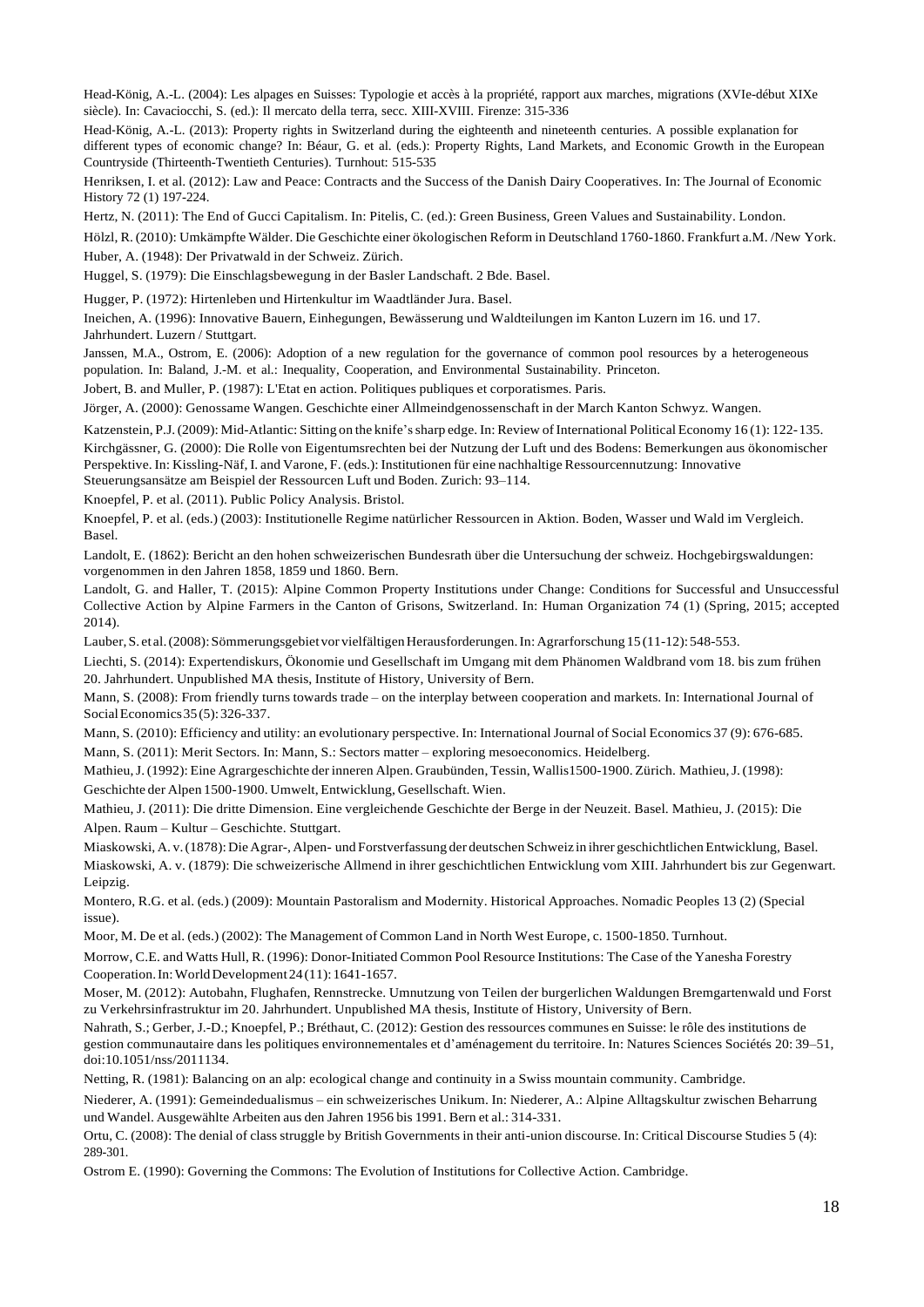Ostrom, E. (2014): Collective actions and the evolution of social norms. In: Journal of Natural Resources Policy Research 6 (4): 235- -252.

Pfister, C. and Brändli, D. (1999): Rodungen im Gebirge, Überschwemmungen im Vorland. Ein Deutungsmuster macht Karriere. In: Sieferle, R.-P. and Breuninger, H. (eds.): Naturbilder. Wahrnehmungen von Natur- und Umwelt in der Geschichte. Frankfurt a.M.: 297-324 Pfister, C. and Egli, H.-R. (1998): Einleitung. In: Pfister, C. and Egli, H.-R. (eds): Historisch-Statistischer Atlas des Kantons Bern 1750-1995. Umwelt-Bevölkerung-Wirtschaft-Politik. Bern: 9-16.

Poggie, J. et al (1988): Factors influencing the success of fishermen's cooperatives in Ecuador. In: Marine Resource Economics 5 (2): 231-242.

Radkau, J. (2007): Holz. Ein in Naturstoff in der Technikgeschichte. München. Redolfi, Silke (2007): Bever. Die Geschichte eines Engadiner Dorfes. Bever.

Rohr, C. (2007): Extreme Naturereignisse im Ostalpenraum. Naturerfahrung im Spätmittelalter und am Beginn der Neuzeit. Köln et al..

Sandel, M. (2012): What money can´t buy – the oral limits of markets. New York.

Schaffner, M. (2012a): "Beschreibung der Alpen, vorzüglich der höchsten" – Gebirgstopographien und Kulturlandschaften. In: Historische Anthropologie 20 (3): 440-451.

Schaffner, M. (2012b): Sozialgeschichte und Naturgeschichte. Erfahrungsbericht aus einer alpinen Wissenslandschaft. In: Pascal, M. et al. (eds.): Wozu noch Sozialgeschichte? Eine Disziplin im Umbruch. Göttingen: 111-127.

Scharpf, F.W. (1994): Games Real Actors Could Play: Positive and Negative Coordination in Embedded Negotiations. In: Journal of Theoretical Politics 6: 27–53.

Scharpf,F.W.(1997):Gamesreal actorsplay: actor-centered institutionalismin policy re-search.Oxford.

Schläppi, D. (2009): Corporate Property, Collective Resources and Statebuilding in Older Swiss History. In: Blockmans, W. et al. (eds.): Empowering Interactions. Political Cultures and the Emergence of the State in Europe 1300–1900, in collaboration with Daniel Schläppi. Aldershot: 163–172.

Schläppi, D. (2011a): Grenzen der Gleichheit. Wie und warum die helvetischen Regenten vor dem Gemeinbesitz von Korporationen kapitulierten. In: Würgler, A. (ed.): Grenzen des Zumutbaren. Erfahrungen mit der französischen und der Helvetischen Republik (1798- 1803). Basel 2011b: 47-65.

Schläppi, D. (2011b): Verwalten statt regieren. Management kollektiver Ressourcen als Kerngeschäft von Verwaltung in der alten Eidgenossenschaft. In: Verwalten und regieren. Traverse, Zeitschrift für Geschichte 2: 42–56.

Schuler, A. (1984): Nachhaltigkeit und Waldfunktionen in der Sicht der Schweizer Forstleute des 19. Jahrhunderts. In: Schweiz. Z. Forstwes. 135: 695-709.

Schweizer, R. (2010): Les bisses et leurs modes d'organisation au XXIe siècle, un modèle de gestion durable? Etude de cas à Savièse, Cahier de l'IDHEAP 257 Lausanne.

Schweizer, R. (2013): Accessibility, equity and the sharing of resources. In: Journal of Alpine Research | Revue de géographie alpine vol. 100 (3) [En ligne].

Schweizer, R.; Knoepfel, P.; Liechti, K; Rodewald, R. (2013): Cooperative water governance and sustainability: a critical appraisal. Poster presented at the 3rd Progress report meeting of the PNR 61, 14-15 October 2013. Thun.

Schweizer, R.; Rodewald, R.; Liechti, K.; Knoepfel, P. (2014): Des Systèmes d'irrigation alpins entre gouvernance communautaire et étatique – Alpine Bewässerungssysteme zwischen Genossenschaft und Staat. Zurich.

Stadler-Planzer, H. and Stadler, P. (2008): Die Korperation Pfäffikon SZ. Grundlagen, Entstehung, Entfaltung. Pfäffikon. Stadler-Planzer, H. et al. (2013): Korporation Uri. Altdorf.

Stalder, B.; Stuber, M.; Meyrat, S.; Schnyder, A.; Kreis, G. (2015): Von Bernern und Burgern. Tradition und Neuerfindung einer Burgergemeinde. 2 Bde. Baden.

Stalder, Birgit and Stuber, Martin: Die Burgergemeinde Bern im schweizerischen Kontext. In: Von Bernern und Burgern. Tradition und Neuerfindung einer Burgergemeinde, Bd. II. Baden 2015: 779-830.

Stat. Bureau d. eidg. Departement d. Innern (ed.) (1868): Die Alpenwirthschaft der Schweiz im Jahre 1864. Bern. Stebler, F.G. (1903): Alp- und Weidewirtschaft. Ein Handbuch für Viehzüchter und Alpwirte. Zürich.

Stöcklin, J. et al. (2007): Landnutzung und biologische Vielfalt in den Alpen. Fakten, Perspektiven, Empfehlungen. Zürich. Strüby, A.: Die Alp- und Weidewirtschaft der Schweiz. Schweizerische Alpstatistik (Schlussband). Solothurn 1914.

Stuber, M. (2008): Wälder für Generationen. Konzeptionen der Nachhaltigkeit im Kanton Bern (1750-1880). Köln et al.

Stuber, M. (2015): Vom Burgerholz zur Bodenpolitik. Der burgerliche Grundbesitz in der Entwicklung der Stadtregion. In: Von Bernern und Burgern. Tradition und Neuerfindung einer Burgergemeinde, Bd. I. Baden: 281-493.

Stuber, M. (in print): Kollektive Ressourcen in der Longue durée – die burgerlichen Wälder der Stadt Bern. In: Schläppi, D. and Gruber, M. (eds.): Von der Allmende zur Share Economy: Gemeinbesitz und kollektive Ressourcen in historischer und rechtlicher Perspektive.

Stuber, M. and Bürgi, M. (2011): Hüeterbueb und Heitisträhl. Traditionelle Formen der Waldnutzung in der Schweiz 1800 bis 2000. Bern.

Theuvsen, L. and Franz, A. (2007): The Role and Success Factors of Livestock Trading Cooperatives: Lessons from German pork production. International Food and Agribusiness Management Review 10 (3): 90-112

Tiefenbach, M. (2013): Alpkorporationen. Traditionelle Institutionen nachhaltiger Landschaftsentwicklung. Das Beispiel der Bergschaften Grindelwalds im Kontext aktueller gesellschaftlicher Herausforderungen. Grindelwald.

Trevisan, P. (1990): Der Solothurner "Rechtsamestreit". Ein Konflikt um Holz, Privateigentum und Herrschaft, in: Brändli, S. et al. (Hg.): Schweiz im Wandel. Studien zur neueren Gesellschaftsgeschichte des 18. und 19.Jahrhunderts. Basel: 363-381.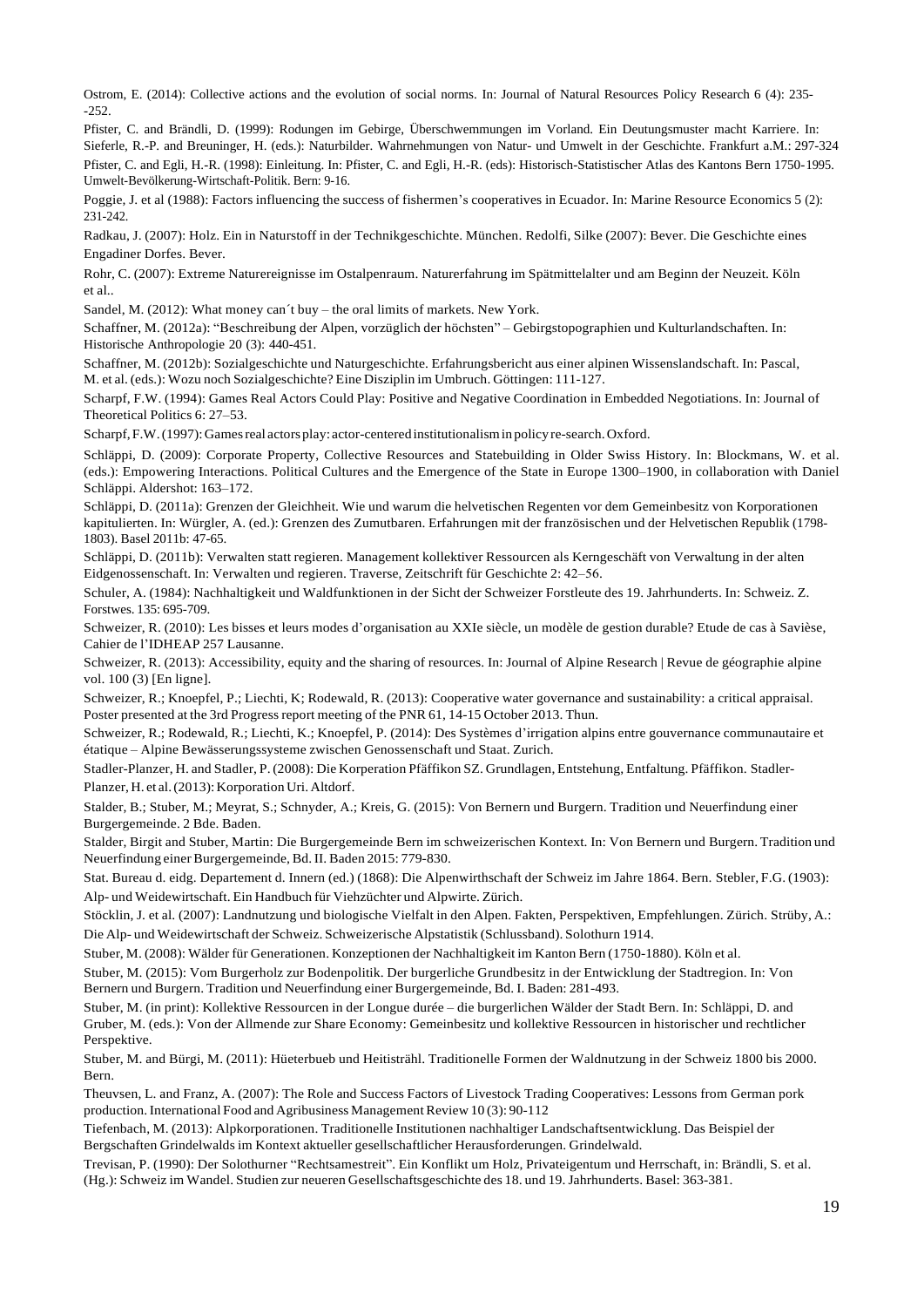Weiss, R. (1941): Das Alpwesen Graubündens. Wirtschaft, Sachkultur, Recht, Älplerarbeit und Älplerleben, Chur.

Weisz, L. (1949): Forstpolitik und Forstverwaltung in der Helvetik. In: Schweizerische Forstwirtschaft während hundert Jahren Bundesstaat.Beiheft zu den Zeitschriften des Schweizerischen Forstvereins 25: 5-59

Werthemann, A. and Imboden, A. (1982): Die Alp- und Weidewirtschaft in der Schweiz. Zusammenfassung der Alpkatastererhebungen. Bundesamt für Landwirtschaft. Langnau.

Whited, T.L. (2000): Forests and Peasant Politics in Modern France. New Haven /London.

Woern, M. (2013): Die Waldungen der Burgergemeinde Biel. Eine Untersuchung zur Geschichte und Bewirtschaftung der burgerlichen Waldungen. Unpublished MA thesis, Institute of History, University of Bern.

Wullschleger, E. (1978): Die Entwicklung und Gliederung der Eigentums- und Nutzungsrechte am Wald. Birmensdorf.

Wunderli, R. (2014): Berglandwirtschaft im Strukturwandel. Bauern/Bäuerinnen in Ursern (UR) und politische Institutionen während der zweiten Hälfte des 20. Jahrhunderts. Unveröffentl. Dissertation. Basel.

Wyss, R. and Stuber, M. (2012): Paternalism and Agricultural Reform: The Economic Society of Bern in the Eighteenth-Century. In: Stapelbroek, K. and Marjanen, J. (eds.): The Rise of Economic Societies in the Eighteenth Century: Patriotic Reform in Europe and North America. Basingstoke: 157-181.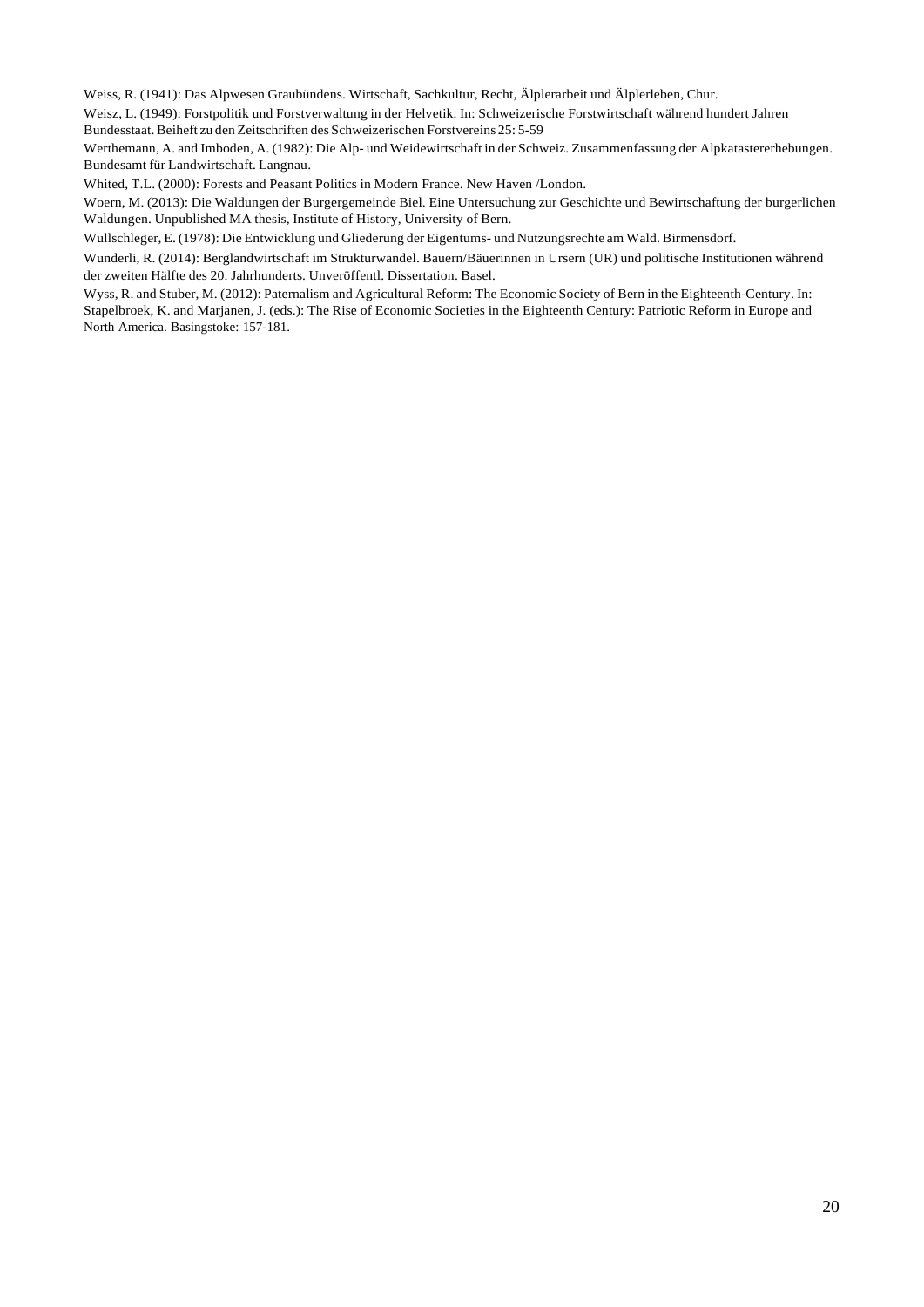# Annex: Case studies

<span id="page-20-0"></span>

| place/institution                                                                                 | bibliography                                                                                                                                                                                                                                                                                                                                                                                                                                                                                                                                                                                | sources                                                                                                                                                                                      |
|---------------------------------------------------------------------------------------------------|---------------------------------------------------------------------------------------------------------------------------------------------------------------------------------------------------------------------------------------------------------------------------------------------------------------------------------------------------------------------------------------------------------------------------------------------------------------------------------------------------------------------------------------------------------------------------------------------|----------------------------------------------------------------------------------------------------------------------------------------------------------------------------------------------|
| <b>Appenzell IR</b><br>(Korporationen,<br>Genossenschaften)                                       | alp, land and wood corporations (Dörig 1970, Inauen 2004/2014, Sutter 1981)<br>alps owned by private corporations (Kölbener 1942)<br>commons, home pastures (Fässler 1998, Inauen 2007)<br>context (Fuchs 1977, Furrer 2003, Hersche 2013, Schürmann 1974)<br>dictionary of the regional dialect (Manser 2001)                                                                                                                                                                                                                                                                              | Landesarchiv Appenzell IR                                                                                                                                                                    |
| <b>Chur GR</b><br>(Bürgergemeinde)                                                                | civic corporation (Giacometti 1999)<br>land policy of the civic corporation from a comparative perspective (Buchmann 1997, Gerber 2008)<br>history of the town (Churer Stadtgeschichte 1993, Fuchs 2011)<br>on Arosa, where there is a number of bourgeois-owned alps (Danuser 1997/2002, Fritz 1934, Jörimann 1960)<br>alpine agriculture GR (Strüby 1909, Weiss 1941, Werthemann 1969/1973)<br>forest GR (Hürlimann 2005, Stuber/Bürgi 2011: 213-253)                                                                                                                                     | Archiv der Bürgergemeinde<br>Gedruckte Verwaltungsberichte der<br>Bürgergemeinde (seit 1890)<br>Stadtarchiv                                                                                  |
| Olivone, Campo e Largario<br>TI<br>(Patriziato generale)                                          | Olivone (Bolla 1983, Steinlin 2000)<br>Blenio valley (Baer 2000, Lorenzetti 1999, Marcacci 2011, Solari 1971, Toschini 2004, Val Blenio 1967, Vicari 1992f)<br>patriziati TI (Caroni 1963, 1964, Dipartimento 1975, 2009, Giundani 1973, Giudici 2004, Scolari 2003)<br>forest TI (Bertogliati 2014, Ceschi 2006, Kasthofer 1847)<br>TI in general (Ceschi 2003, Guzzi 1994).                                                                                                                                                                                                               | archivio del Patriziato Olivone,<br>Campo e Largario<br>archivio di Stato del Cantone Ticino                                                                                                 |
| <b>Sarnen OW</b><br>(4 Teilsamen: Freiteil,<br>Kägiswil, Ramersberg,<br>Schwendi)                 | privat alps (Hess 1945)<br>alpine agriculture OW (Abächerli 2004, Bericht 1926, Etlin 1901, Fanger 1956, Indergand 1963, Müller 2011)<br>forest OW (Felber 1887, Kantons-Oberförstamt Obwalden 1981, Maggi 1997)<br>OW in general (Dillier 1997, Flüe 1961, Garovi 2000, Hersche 2013, Hugger/Gschwend 1975, Imfeld 2006)<br>dictionary of the regional dialect (Imfeld 2000)                                                                                                                                                                                                               | Archive der Teilsamen<br>Staatsarchiv Obwalden<br>Gemeindearchiv Sarnen                                                                                                                      |
| Uri UR<br>(Korporation, 17<br>Korporationsgemeinden)                                              | Korporation (Weber 1949, Stadler et al. 2013)<br>alpine agriculture UR (Alpkataster 1970, Blättler 1945, Wunderli 2014)<br>forest UR (Frey/Bichsel 2005, Oechslin 1927, Stuber/Bürgi 2011: 113-148)<br>UR in general (Aschwanden 1994, Bielmann 1972, Bircher 1979, Furrer 1985, Iten 1984)<br>dictionary of the regional dialect (Aschwanden 2013)                                                                                                                                                                                                                                         | Staatsarchiv Uri (seit 1850<br>Gedruckte Jahresberichte (seit 1853)<br>Archiv Korporationsgemeinde<br>Dokus der Hirtenverwaltungen<br>(Surener Hirte) und<br>Sonderkorporationen (Gruonwald) |
| Val d'Anniviers VS<br>(6 Bourgeoisies: Ayer,<br>Chandolin, Grimentz, St-Jean,<br>St-Luc, Vissoie) | bourgeoisies VS (Kämpfen 1942, 1975, Kämpfen/Torrenté 2002, Niederer 1956)<br>val d'Anniviers in general (Crettaz 1979, 1982, 2009, Etudes 1954, Gyr 1942, Zufferey 2004)<br>alpine agriculture VS (Anderegg et al. 2011, Antonietti 2000, Bellwald 2011, Bruttin 1931, Office Fédéral de<br>l'Agriculture 1983, Julen/Perren 1998, Loup 1965, Strüby/Chastonay 1902, Wuilloud 1912)<br>forest VS (Département 1984, Gimmi et al. 2008, Hauser 1965, Kempf 1985, Kuonen 1993, Stuber/Bürgi 2011: 177-212,<br>Wuilloud 1981)<br>irrigation VS (Papilloud 2000, Reynard 2005, Schweizer 2014) | Staatsarchiv VS<br>archives bourgeoisiales et<br>municipales (cf. Crettaz 1982,<br>Etudes 1954)                                                                                              |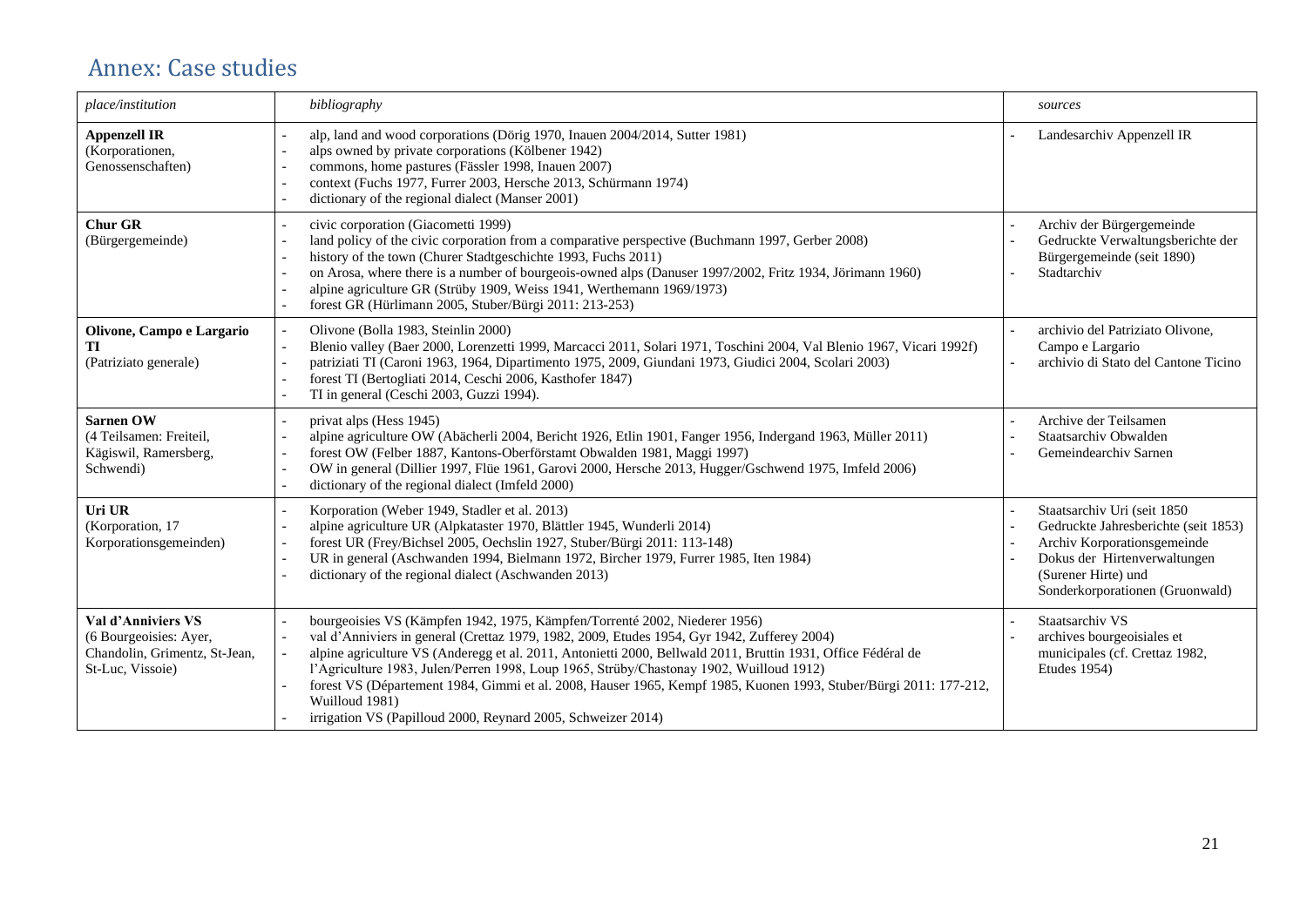Abächerli, B. et al. (2014): Alpwirtschaft in Obwalden: heute und morgen: Expertenbericht. [Sarnen].

Anderegg, K. et al. (2011): Die Bauernhäuser des Kantons Wallis. Bd. 3.1: Siedlungsformen und –anlagen im Wandel. Die traditionelle Walliser Landwirtschaft und ihre Bauten zwischen Rebberg, Maiensäss und Alp. Basel.

Antonietti, T. (2000): Bauern Bergführer Hoteliers. Fremdenverkehr und Bauernkultur. Zermatt und Aletsch 1850-1950. Baden.

Aschwanden, F. (1994): Landschaft zwischen Wildi und Zäämi. Uri und seine Mundart, Bd. 1. Altdorf.

Aschwanden, F. (2013): Neues Urner Mundart Wörterbuch. Altdorf.

Baer, M. (2000)[: Contributo alla conoscenza della terminologia rurale dell'Alta Valle Blenio. B](http://opac.admin.ch:9080/lib/item?id=chamo:1253739&theme=Helveticat)ellinzona.

Bellwald, W. (2011): Die Bauernhäuser des Kantons Wallis. Bd. 3.2: Sägen, Schmieden, Suonenwärterhäuser. Gebäude und Gesellschaft im Wandel. Basel.

Bericht (1926): Bericht über die Inspektion der Alpen von Obwalden. Langnau.

Bertogliati, M. (2014): Dai boschi protetti alle foreste di protezione. Communità locali e ricorse forestali nella Svizzera italiana (1700-1950). Bellinzona.

Bielmann, J. (1972): Die Lebensverhältnisse im Urnerland während des 18. und zu Beginn des 19. Jahrhunderts. Basel / Stuttgart.

Bircher, R. (1979): Wirtschafts- und Lebenshaltung im schweizerischen ,Hirtenland' bis Ende des 18. Jahrhunderts. Bern.

Blättler, A. (1945): Alpwirtschaft und Wildheuen im Erstfeldertal. In: Schweizerisches Archiv für Volkskunde XLII: 129-163. Bolla, S. (ed.) (1993): [Olivone e i suoi dintorni: la scoperta delle Alpi bleniesi nell'iconografia e in un raro opuscolo di fine '800.](http://opac.admin.ch:9080/lib/item?id=chamo:3701&theme=Helveticat)

Bellinzona. Bruttin, E. (1931): Essai sur le statut juridique des consortages d'alpages valaisans. Sion.

Buchmann, W. (1997): Schweizer Bürgergemeinden als Landschafts-Aktoren: Ihr Grundeigentum und dessen aktuelle Entwicklung am Beispiel von Bern, Chur und Solothurn. Basel.

Caroni, P. (1963): La scissione fra comune patriziale e comune politico nel Ticino. In: Archivio storico ticinese, 15.

Caroni, P. (1964): Le origini del dualismo comunale svizzero. Milano.

Ceschi, I. (2006): Il bosco del Canton Ticino. Locarno.

Ceschi, R. (2003): Geschichte des Kantons Tessin. Frauenfeld et al.

Churer Stadtgeschichte (1993): 2 Bde. Chur.

Crettaz, B. (1979)[: Nomades et sédentaires: communautés et communes en procès dans le Val d'Anniviers.](http://www.helveticat.ch/lib/item?id=chamo:254956&theme=Helveticat) Genève.

Crettaz, B. (1982): Un Village suisse le temps, la mémoire, la mort et les dires de Robert Rouvinez, paysan, organiste et conteur à Grimentz. Lausanne.

Crettaz, B. and Guilhaume, E. (2009): [Les Anniviards barbares et civilisés: invention d'une vallée "primitive, originale et parfaite",](http://www.helveticat.ch/lib/item?id=chamo:1593109&theme=Helveticat)  [par les voyageurs citadins du XVIIe au XXe siècle.](http://www.helveticat.ch/lib/item?id=chamo:1593109&theme=Helveticat) Sierre.

Danuser, H. (1997-2002): Arosa wie es damals war. 6 Bde. Arosa.

Département fédéral du commerce et de l'agriculture (éd.) (1984): Rapport à l'occasion de l'examen de la situation forestière du canton du Valais. Berne.

Die Land- und Alpwirtschaft im Kanton Uri (1979). Schweizerischer Alpkataster. [s.l.].

Dillier, J. (1997): Obwalden 1945-1995. In: Obwaldner Geschichtsblätter, 21: 561-728.

Dipartimento dell'interno del Cantone Ticino (ed.) (1975): Documenti della commissione di studio sul patriziato ticinese. Bellinzona.

Dipartimento delle istituzioni del Canton Ticino (ed.) (2009): Visioni e prospettive per il Patriziato ticinese. Locarno. Dörig, K. (1970): Die Wald und Flurkorporationen im Kanton Appenzell-Innerrhoden. Diss. Zürich.

Ettlin, E. (1901): Die Alpwirtschaft in Obwalden. Solothurn.

Etudes sur le Val d'Anniviers (1954): Publiées sous les auspices des autorités communales de Vissoie par la Société d'Histoire du Valais Romand. Saint Maurice.

Fanger, J. (1956): Die Alpwirtschaft Obwaldens. Bern.

[Fässler,](https://de.wikipedia.org/wiki/Daniel_F%C3%A4ssler) D. (1998): Den Armen zu Trost, Nutz und Gut. Eine rechtshistorische Darstellung der Gemeinmerker (Allmenden) von Appenzell Innerrhoden – unter besonderer Berücksichtigung der Mendle. Appenzell.

Felber, T. (1887): Über die schweizerische Alpwirtschaft und ihre Beziehungen zur Forstwirtschaft im Gebirge. Mit spezieller Berücksichtigung der Verhältnisse in Ob- und Nidwalden. In: Schweizerische landwirtschaftliche Zeitung, 6.

Flüe, N. v. (1961): Obwalden zur Zeit der Helvetik 1798-1803. Diss. Sarnen.

Frey, H.-U. and Bichsel, M. (2005): Waldgesellschaften und Waldstandorte des Kantons Uri. Altdorf.

Fritz, M. (1934): Vom Bergbauerndorf zum Weltkurort Arosa. Chur.

Fuchs, F.P. (1977): Bauernarbeit in Appenzell Innerrhoden. Sachen; Methoden; Wörter. Basel.

Fuchs, K. (2011): Chur. Historischer Städteatlas der Schweiz. Zürich.

Furrer, B. (1985): Die Bauernhäuser des Kantons Uri. Basel.

Furrer, U. et al. (eds.) (203): Sozusagen. Frauenleben in Obwalden. Sarnen.

Garovi, A. (2000): Obwaldner Geschichte. Sarnen.

Gerber, J.-D. (2008): Les stratégies foncières des grands propriétaires collectifs: Le cas des bourgeoisies de Berne, Soleure et Coire. Chavannes-près-Renens.

Giacometti, E. (1999): Die Bürgergemeinde Chur: ihre Entstehung, ihre Entwicklung und ihre Aktivitäten bis heute. Chur.

Gimmi, U.; Bürgi, M.; Stuber, M. (2008): Reconstructing Anthropogenic Disturbance Regimes in Forest Ecosystems: A Case Study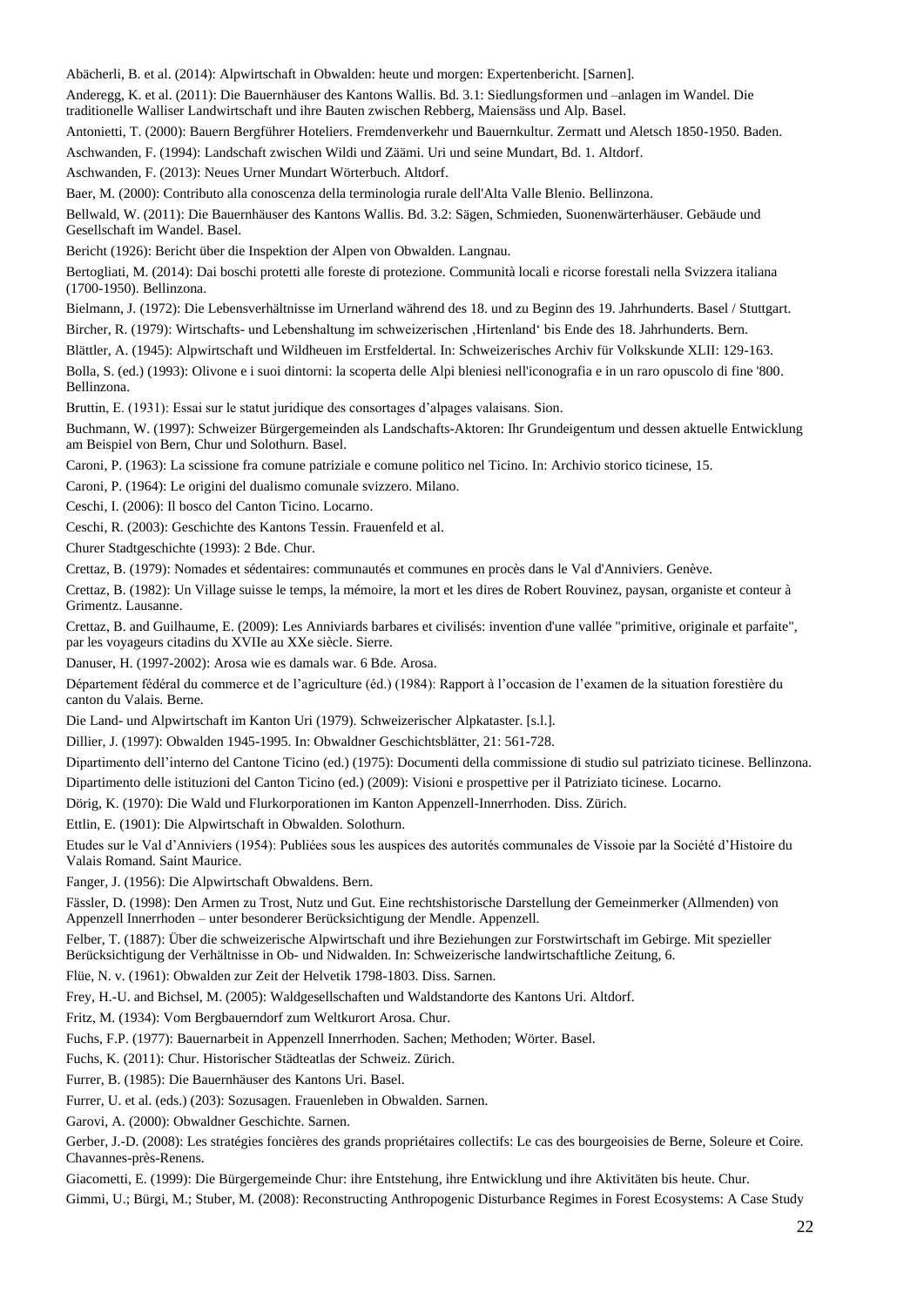from the Swiss Rhone Valley. In: Ecosystems 11: 113-124.

Giudici, F. et al. (2004): I Patriziati in Ticino. Analisi di alcuni casi in riferimento al ruolo, l'organizzazione e i problemi legati alla gestione del territorio. In: Dati, Statistiche e Società 4: 51-58.

Guindani, S. (1973): Le Dualisme communal dans le Tessin montagnard – problèmes de sociologie villageoise. Ecole pratique des Hautes Etudes, VIème section. Paris (Typoscript).

Guzzi, S. (1984): Logiche della rivolta rurale. Insurrezioni contro la reppublica elvetica nel ticino meridionale (1798-1803). Bologna. Gyr, W. (1942): [La vie rurale et alpestre du Val d'Anniviers Valais: Monographie anniviarde basée sur le patois de St-Luc.](http://www.helveticat.ch/lib/item?id=chamo:597112&theme=Helveticat) Winterthur.

Hauser, A. (1965): Land- und Forstwirtschaft im Wallis vor und nach der industriellen Revolution. In: Agrarpolitische Revue 21, 8: 313-320.

Hess, I. (1945): Die Entstehung der Korporationsrechte und der Privatalpen in Unterwalden. In: SZG 15, 3: 320-350.

Hersche, P. (2013): Agrarische Religiosität. Landbevölkerung und traditionaler Katholizismus in der voralpinen Schweiz, 1945- 1960. Baden.Hugger, P. and Gschwend, M. (1975): Die Alpen von Giswil OW. Ergebnisse einer volkskundlich-ethnologischen Feldübung. Basler Geographische Hefte Nr.10. Basel.

Hürlimann, K. (2005): Holznot oder Holzüberfluss? Wald- und Holznutzung in den Schriften der ökonomischen Gesellschaft Graubündens und der Reiseschriftsteller. In: Bündner Monatsblatt 4: 330-370

Imfeld, K. (2000): Obwaldner Mundart-Wörterbuch. Kriens.

Imfeld, K. (2006): Volksbräuche und Volkskultur in Obwalden. Kriens.

Inauen, J. (2007): Innerrhoder Heimweiden: mit einem Rückblick auf frühere Bewirtschaftungs- und Lebensformen. Appenzell.

Inauen, J. (ed.) (2004): Innerrhoder Alpkataster: die Alpwirtschaft in Appenzell I Rh, mit einem Beschrieb der einzelnen Alpen und Alprechte. Appenzell.

Inauen, J. (ed.) (2014): Innerrhoder Alpkataster 2012/2013: die Alpwirtschaft in Appenzell I Rh, mit einem Beschrieb der einzelnen Alpen und Alprechte. Appenzell.

Indergand, H.-R. (1963): Kanton Obwalden. Schweizerischer Alpkataster. [Bern].

Iten, K. (1984): Uri damals. Photographien und Zeitdokumente 1855-1925. Altdorf.

Jörimann, P. (1960): Das Eigentum der Bürgergemeinde Chur in Arosa. Chur.

Julen, K. and Perren, O. (1998): Eine vergessene Welt. Die Berglandwirtschaft in Zermatt. Visp.

Kämpfen, W. (1942): Ein Burgerrechtsstreit im Wallis – rechtlich und geschichtlich betrachtet, mit einem Überblick über das Walliser Geteilschafts-, Burgerschafts- und Gemeindewesen, Zürich.

Kämpfen, W. (1975): Les Bourgeoisies du Valais. In: Annales valaisannes: 129-176.

Kämpfen, W. and Torrenté, B. de (2002): Essay über die Entwicklung der Walliser Burgergemeinden = Essai sur l'évolution des communes bourgeoisiales valaisannes. [Sion].

Kantons-Oberförsteramt Obwalden (ed.) (1981): Wald und Mensch in Obwalden. Sarnen.

Kasthofer, K. (1847): Riassunto delle osservazioni generali intorno alla condizione al governo dei boschi nel Cantone Ticino. Lugano.

Kempf, A. (1985): Waldveränderungen als Kulturlandschaftswandel – Walliser Rhonetal. Basel.

Kölbener, B. (1942): Privatkorporations-Alpen in Appenzell. Appenzell.

Kuonen, T. (1993): Histoire des forêts de la région de Sion du Moyen-Age à nos jours. Sion.

Lorenzetti, L. (1999): Migration, stratégies économiques et réseaux dans une vallée alpine: le val de Blenio et ses migrants (XIXedébut XXe siècle). In[: SZG](https://de.wikipedia.org/wiki/Schweizerische_Zeitschrift_f%C3%BCr_Geschichte) 49: 87-104.

Loup, J. (1965): Pasteurs et agriculteurs valaisans: Contribution à l'étude des problèmes montagnards. Grenoble.

Maggi, F. (1997): Patriziati e patrizi ticinesi. Viganello.

Manser, J. (2001): Innerrhoder Dialekt. Mundartwörter und Redewendungen aus Appenzell Innerrhoden. Appenzell.

Marcacci, M. et al. (2011)[: La valle di Blenio e la sua ferrovia: l'ingresso nella modernità. \[](http://opac.admin.ch:9080/lib/item?id=chamo:1646584&theme=Helveticat)Bellinzona].

Müller, P. (2011): Zeitliche und räumliche Veränderungen der Landnutzung dreier Alpen in Obwalden seit 1880. Masterarbeit ETH Zürich.

Niederer, A. (1956): Gemeinwerk im Wallis. Bäuerliche Gemeinschaftsarbeit in Vergangenheit und Gegenwart. Basel.

Oechslin, M. (1927): Die Wald- und Wirtschaftsverhältnisse im Kanton Uri. Bern.

Office Fédéral de l'Agriculture (1983): Agriculture et économie alpestre dans le Valais Romand. Cadastre de la production agricole. Sion.

Papilloud, J.-H. (éds.) (2000): Die Suonen des Wallis. Visp.

Reynard, E. (2005): Governance of Farmer Managed Irrigation Corporations in the Swiss and Italian Alps: Issues and Perspectives. In: Pradhan, P. and Gautam, U. (eds.): Farmer Managed Irrigation Systems and Governance Alternatives. Kathmandu.

Schürmann, M.(1974): Bevölkerung, Wirtschaft und Gesellschaft in Appenzell Innerrhoden im 18. und frühen 19. Jahrhundert. Appenzell.

Schweizer, R. (2010): Des systèmes d'irrigation alpins entre gouvernance communautaire et étatique. Alpine Bewässerungssysteme zwischen Genossenschaft und Staat. Zürich; Chur.

Scolari, G. (2003): Il patriziato ticinese: identità, pratiche sociali, interventi pubblici. Locarno.

Solari, R. (1971): La sistemazione integrale degli Alpi Predasca e Bovarina in Valle di Blenio: nell'ambito dell'azione di miglioramento degli alpi ticinesi. In: Schweizerische Zeitschrift für Vermessung, Kulturtechnik und Photogrammetrie 69: 81-88.